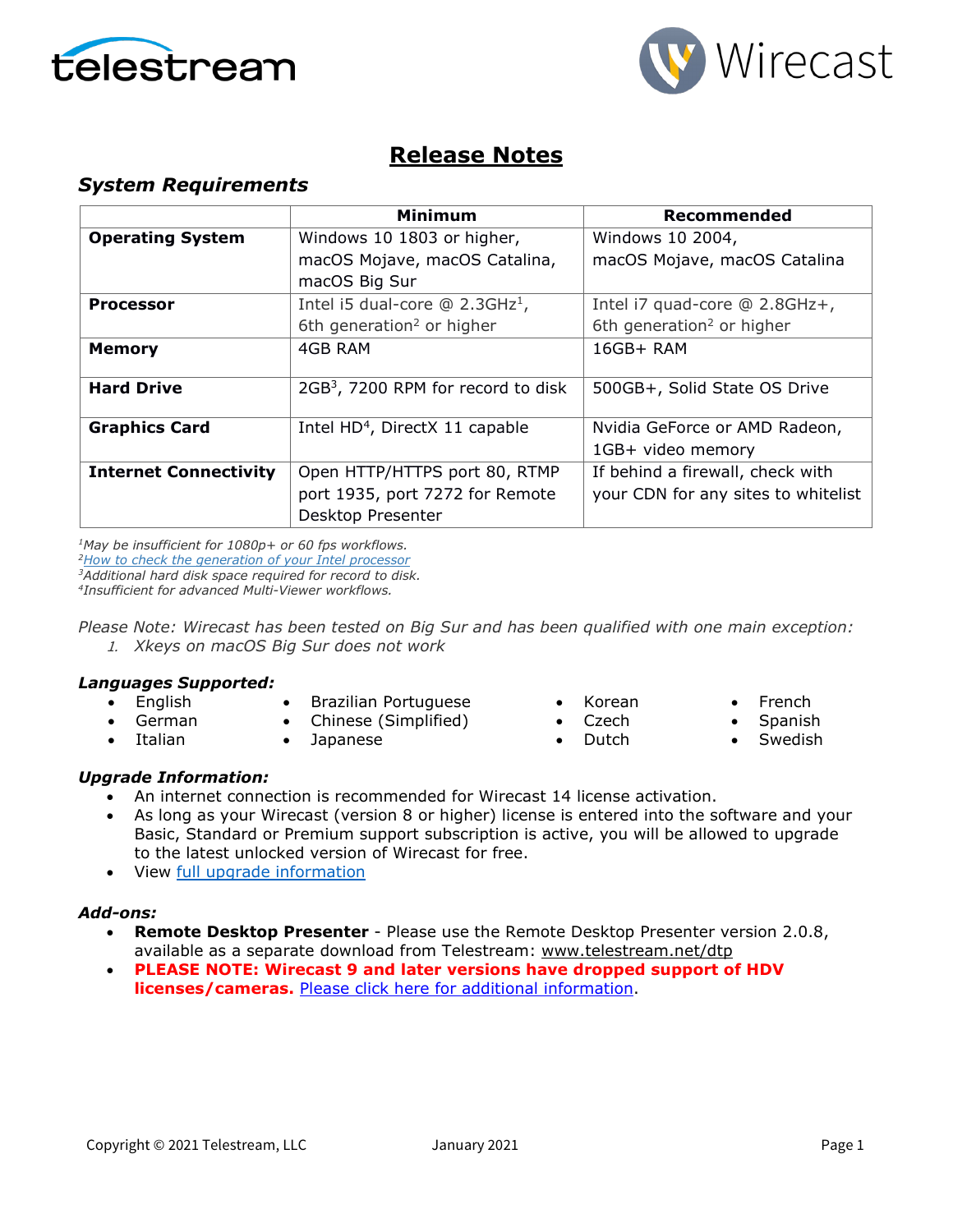



## *Best Practices*

#### **Minimum Required Upload Speed:**

- It is recommended that an upload speed rate of at least double the selected video bitrate be available, especially for a total target bitrate of 10Mbps (Megabits per second) or less, or when there are multiple outgoing streams.
- Upload speed can be tested at a website such as [TestMy.net/upload.](http://testmy.net/upload)
- Additional tasks that can consume upload bandwidth on the network should also be considered when determining how much of the available upload bandwidth can be allocated towards streaming.

#### **Rendezvous**

Wirecast Rendezvous uses WebRTC technology that can be very resource intensive. For the best experience, we suggest considering the following table when choosing hardware:

|                        | Studio (2 guests + 1<br>host) | Pro $(7$ guests + 1 host)  |
|------------------------|-------------------------------|----------------------------|
| Bandwidth <sup>5</sup> | Add 4 Mbps                    | Add $5+$ Mbps <sup>6</sup> |
| Processor <sup>5</sup> | $i5$ quad-core <sup>7</sup>   | i7 quad-core <sup>7</sup>  |

 $5$  Based on a single simultaneous stream of 720p30 x264  $\omega$  4.0Mbps.

<sup>6</sup> Bandwidth per guest will scale downwards as more are added to maintain reliability.  $<sup>7</sup>$  Minimum recommended processor with example stream<sup>4</sup>. More demanding workflows</sup> may require a more capable CPU.

See our [Rendezvous Best Practices Guide](http://www.telestream.net/pdfs/technical/Wirecast-Rendezvous-Best-Practices-Guide.pdf) for more information.

#### **ISO Recording:**

- Solid State Drive or fast RAID array recommended for ISO Recording and Replay functionality.
- Actual data rates will vary depending on quality level selected for ProRes or x264, as well as the resolution and frame rate selected.
	- For ProRes recording please refer to [Apple's ProRes data rate specifications.](https://en.wikipedia.org/wiki/Apple_ProRes#ProRes-Overview)
- Total expected data rate should be compared to available disk write speed to ensure adequate disk throughput.

#### *Failure to ensure the available disk write speed is greater than the highest expected total data rate may result in frames being dropped from recordings (ISO, Replay, and Record-to-Disk).*

See our [ISO Recording Guide](https://www.telestream.net/pdfs/technical/Wirecast-ISO-Best-Practices-Guide.pdf) for more information.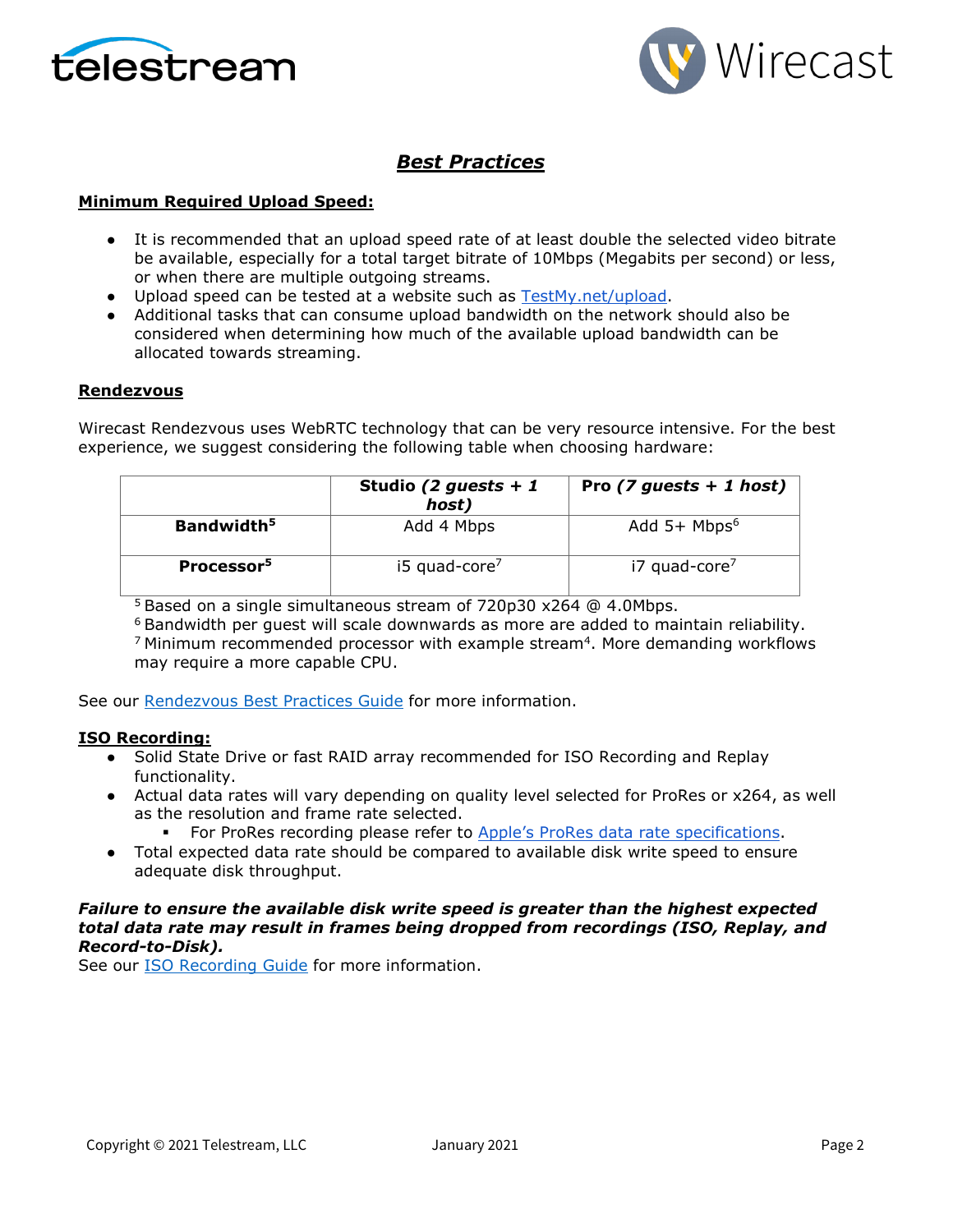



## *Best Practices (cont.)*

#### **Hardware accelerated encoding requirements:**

● Intel Quick Sync Video encoding requires an Intel CPU with an Intel® QuickSync Video core[.](http://ark.intel.com/search/advanced?QuickSyncVideo=true&MarketSegment=DT)

[List of Intel CPUs supporting QuickSync](https://ark.intel.com/content/www/us/en/ark/search/featurefilter.html?productType=873&0_QuickSyncVideo=True)

- NVIDIA NVENC encoding requires an NVidia GPU with Kepler architecture or newer[.](https://developer.nvidia.com/nvidia-video-codec-sdk) [NVIDIA only maintains a general list of supported GPUs](https://developer.nvidia.com/nvidia-video-codec-sdk)
- Apple Hardware Accelerated H.264 encoding requires a Mac with an integrated Intel GPU\*. *\*This may change in the future, as the Apple API decides what hardware acceleration method is to be used. At the time of this writing, only Quick Sync via an Intel GPU is supported.*

#### **High frame-rate streaming (60fps):**

- High frame-rate streaming will result in increased CPU usage and require a higher bit rate (4Mbps or higher) for a quality encode.
- Simply switching to a higher frame-rate without ensuring the CPU and bitrate are sufficient may result in a lower quality encode.

#### **CPU Usage:**

- Consider lowering your canvas frame rate and/or streaming resolution to lower CPU usage.
- Maintained system CPU usage greater than 60% will increase the likelihood of dropped frames.

*(End of Page)*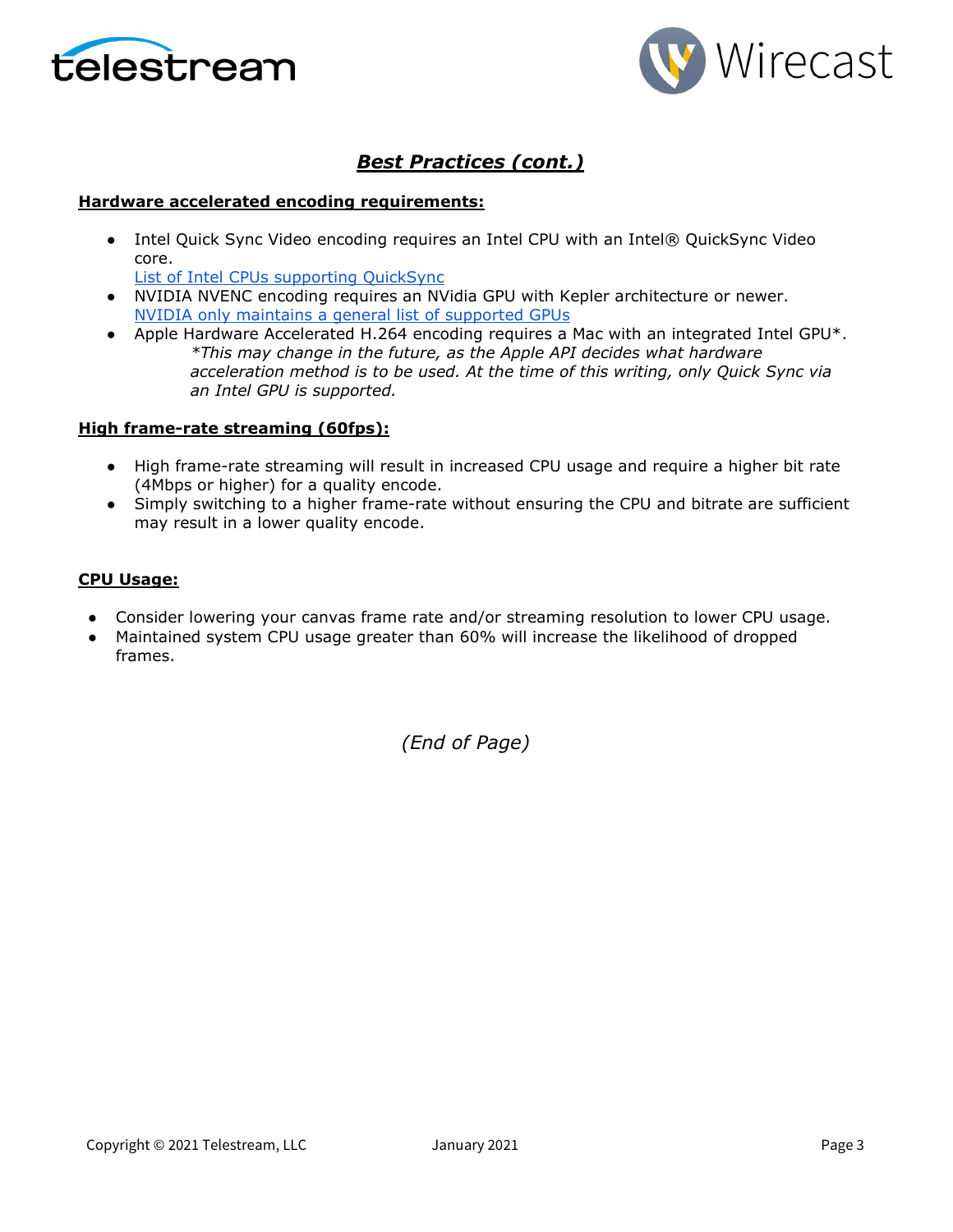



# **Wirecast 14.1**

Wirecast 14.1 incorporates new features that will enable new workflows and improve your existing ones. Here's a quick rundown of some of the new features and important improvements and fixes in version 14.1.

- **New! Rendezvous back-channel chat**: Enables behind-the-scenes messaging between hosts/guests.
- **New! Shot ISO (Pro-only)**: You can now independently record any shot in your document, including Rendezvous shots, audio-only shots or any user-generated shots. Great for NLE workflows.
- **New! SRT output**: Support for Secure Reliable Transport (SRT) output via Caller method. Supports x264 and Apple H.264 encoding methods. SRT is an open-source video transport protocol that enables the delivery of high-quality and secure, low-latency video across the public Internet. [http://www.srtalliance.org](http://www.srtalliance.org/)
- **Improved! Mac Audio capture plugin**: Restored the ability to bring into Wirecast any audio any running apps are producing on your Mac
- **New! ProRes encoding on Windows**: Great for NLE workflows, now available for Windows, for both ISO recording and record to disk.
- **New! Canvas preference page**: Time-saving default for document canvas size, video frame rate, and snapping settings.
- **Improved! Media playback improvements**: Performance and efficiency improvements for playback of PNG animations.
- **Improved! Rendezvous connection improvements**: Better reconnection if your Rendezvous guests somehow get disconnected.
- **Updated! Blackmagic SDK**: Adds new resolution options and also fixes some issues when capturing certain resolutions.
- **Fixed! Audio distortion with Blackmagic output**: Fixed an issue where some audio could become distorted on output with Blackmagic devices.
- Plus, lots of other bug fixes and improvements!

### **Full Release Notes**

- **New & Improved:**
	- WIRE-18344: Added US-centric date formats to Clock Widget.
	- WIRE-18168: Remove Facebook Live with User Code Destination. Facebook have deprecated this functionality.
	- WIRE-18064: Added a new dynamic destination for Castr.
	- WIRE-18021: New and improved System Audio Capture on Mac works on T2 chip Macs and on macOS Big Sur. Better performance, more reliable, delicious on toast.
	- WIRE-18004: Treat yourself, once again, to cropping by percentage. (And for those of you who liked cropping by pixels, we got you covered).
	- WIRE-18000: You can now happily hide your cursor when screen capturing on Windows.
	- WIRE-17998: ISO recording doesn't have to be hard, but we tried to make it easier by adding better error messaging for common ISO recording problems.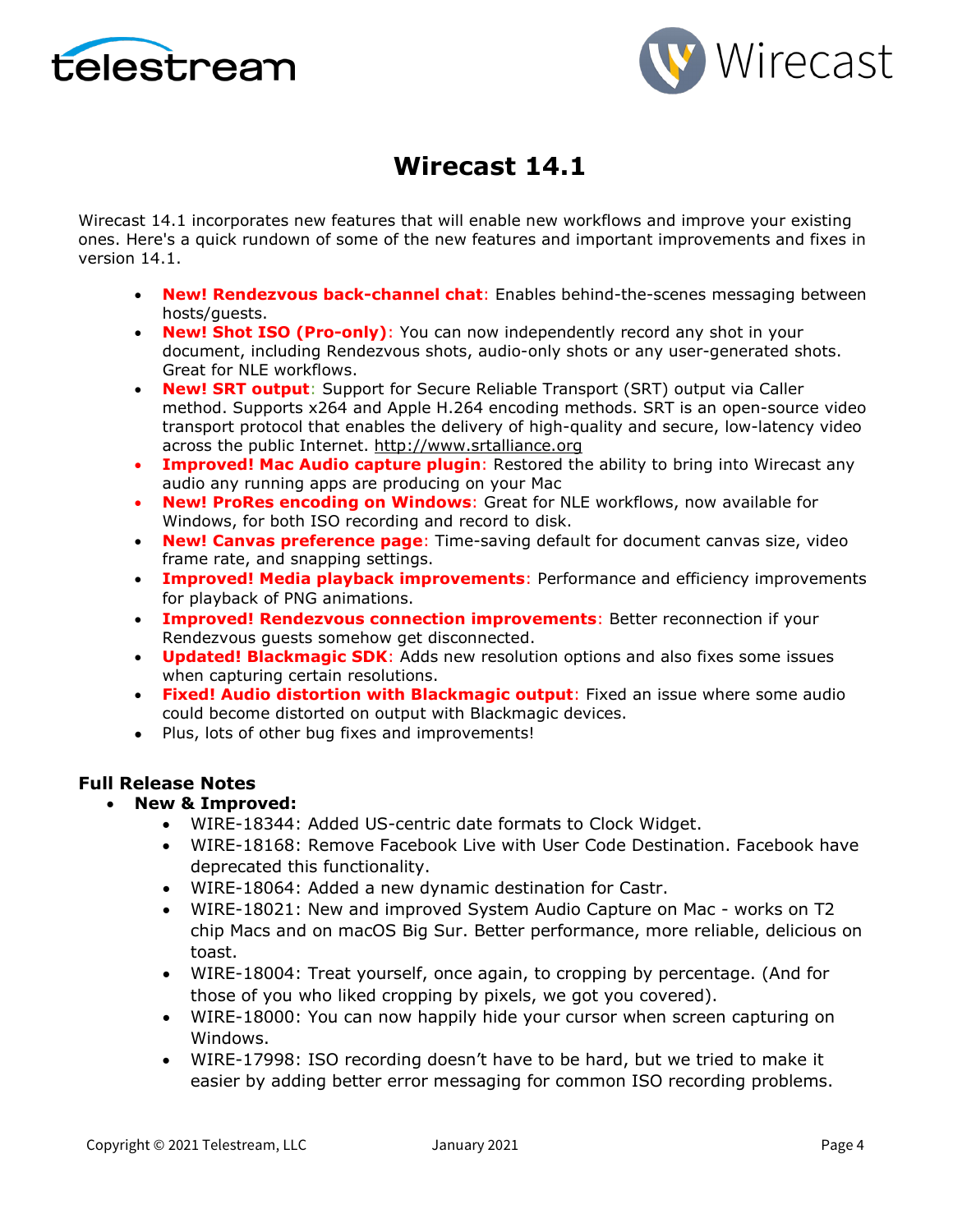



- WIRE-17966: Major improvement to ISO recording. Now you can ISO Record SHOTS! (Think Rendezvous shots, Wirecast Go shots, audio only shots…). To nerd out on this, read our little companion [novel here.](https://www.telestream.net/download-files/wirecast/14-1/ISO-Recording-Changes.pdf)
- WIRE-17952/WIRE-17898: In some cases, devices don't provide accurate time stamps. This can cause A/V sync issues. We now expose an option in System Device Properties to use timestamps "Provided by source" or "Generated by Wirecast". [More info here.](http://telestream.force.com/kb/articles/Knowledge_Article/Wirecast-Timestamps-Option/)
- WIRE-17901: Updated the look of the Rendezvous Session window to make it match the Rendezvous Dashboard.
- WIRE-17875/ WIRE-17220: Made improvements to auto-reconnect Rendezvous. Previously, if the connection to Rendezvous was cut-off for any reason (e.g. unplugging ethernet cable, switching WiFi connections, network failure, etc.), the video displays for your Rendezvous guests would freeze and not restore themselves even after whatever caused the network failure was fixed. Now we will try to reconnect 8 times. When the reconnection process begins, a progress wheel widget is displayed in the bottom right next to the 'Disconnect' button. If reconnection fails, you are automatically disconnected from the session and given an error message.
- WIRE-17810/WIRE-17404/WIRE-13505: New! Added the ability to output via Secure Reliable Transport (SRT). Read more about SRT: [http://www.srtalliance.org.](http://www.srtalliance.org/)
- WIRE-17636: We jazzed up and improved our Clock Widget, because 2020 seems like a really good time for some self-improvement and decluttering.
- WIRE-17745/ WIRE-14963: If you check out Preferences, you may just notice a new option called "Canvas". Yep, now you can set a whole bunch of default settings for your broadcast canvas.
- WIRE-17660: Ooh, shiny new update for our Blackmagic SDK to version 11.6.0, adding support for capture and output of more video formats. Note, this will require an update to the Blackmagic drivers- but don't worry, we'll display a warning in the user log if you need to update your drivers.
- WIRE-17573: Now, you can schedule your LinkedIn Live video on your Page or profile in advance.
- WIRE-17442: We now show ISO recording errors in the app Notifications window instead of rudely interrupting your workflow with a modal dialog box.
- WIRE-17082: Improved the performance of 4K webcams.
- WIRE-16861/WIRE-16704: We now enable ProRes recording on Windows (for regular recording and ISO recording).
- WIRE-14425: Added a field to specify how frequently you want to update your RSS feed in the Text Widget. Minimum value is 5 seconds.
- WIRE-14052: A default Replay speed can now be set at 0.25x, 0.5x, 1x, or 2x.
- WIRE-13977: With our updated Shot ISO recording feature, you can now map a single audio source to multiple video tracks (shots).
- WIRE-13636: Increased the maximum video delay value to 10 seconds.
- WIRE-13575: New Rendezvous Chat feature. Now you can message instantly with your Rendezvous guests, right within the app. Confirm they're ready, tell all the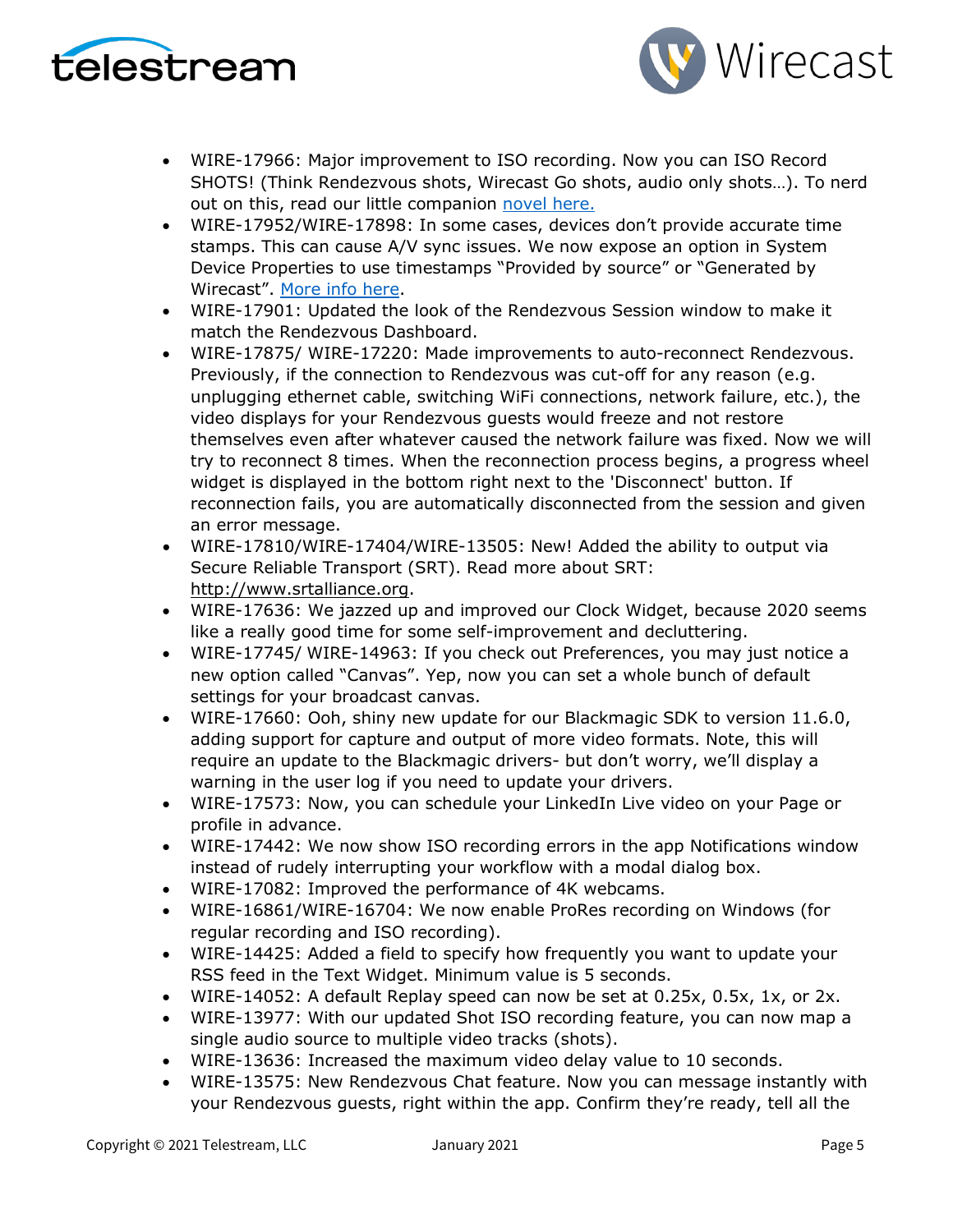



guests you're going off script, or let someone know they have spinach in their teeth.

### • **Fixes:**

- WIRE-18364: In a continued effort to banish 2020 from our memories, we updated our About box to display 2005-2021.
- WIRE-18343: Fixed an issue where the Clock Widget's time display could go out of sync with real time when the computer went to sleep.
- WIRE-18342: Our Live Icon thumbnails were not updating when showing a Clock. They do now.
- WIRE-18330: Fixed an issue where StreamDeck Multi Shot by Name wasn't working on Windows. This update will be distributed via the Stream Deck Plugin.
- WIRE-18311: Added a note to in-app Cloud Settings page that the service will end March 15<sup>th</sup>, 2021. On that note, please be aware: Wirecast Restream and Wirecast Live Captioning features are being phased out. The last date to renew a subscription will be March 15, 2021. [Learn more](http://www.telestream.net/telestream-support/wire-cast/faq.htm?kbURL=http://telestream.force.com/kb/articles/Knowledge_Article/Wirecast-Web-Services-Restream-Closed-Caption-Announcement)
- WIRE-18302: Now it's no longer possible to input 0 for size in the Shot Layer Properties size box when Locked Aspect Ratio is enabled.
- WIRE-18296: We wrangled the Cross Dissolve transition to once again fade audio instead of cutting it.
- WIRE-18291: Squashed a crash that could occur when attempting to stream to SRT after deleting another configured output.
- WIRE-18283: Fixed Shot Layer Drop Shadows on the Clock Widget.
- WIRE-18272: Multiviewer was only displaying on the primary monitor when running Wirecast through the Rosetta emulator on macOS M1 machines. It now happily will display on other monitors.
- WIRE-18262: Fixed a doozy where Blackmagic Output could stop sending audio if seeking or switching shots on certain media files (especially if they are long GOP format. Note: don't use those when you can avoid it!).
- WIRE-18208: Removed "Record Additional Audio channels" checkbox from Shot ISO recording UI.
- WIRE-18207/WIRE-17960: Wirecast now will not obstinately ignore your mouse clicks on Windows, which you could have experienced if you removed a layer via the Shot Layers right-click context menu.
- WIRE-18153: Fixed an issue where the Main Shot Display on Windows briefly stretched or squished when you zoomed layer height.
- WIRE-18149/WIRE-18048: Increased size of the Vimeo authentication window on Windows, which is helpful when you actually want to see it.
- WIRE-18146: Users will now see a warning message if they open Wirecast when GPU Tweak II is active in the On-Screen Display (OSD). Best to not use that with Wirecast. Trust us.
- WIRE-18133: Audio increases in volume momentarily when using certain transitions.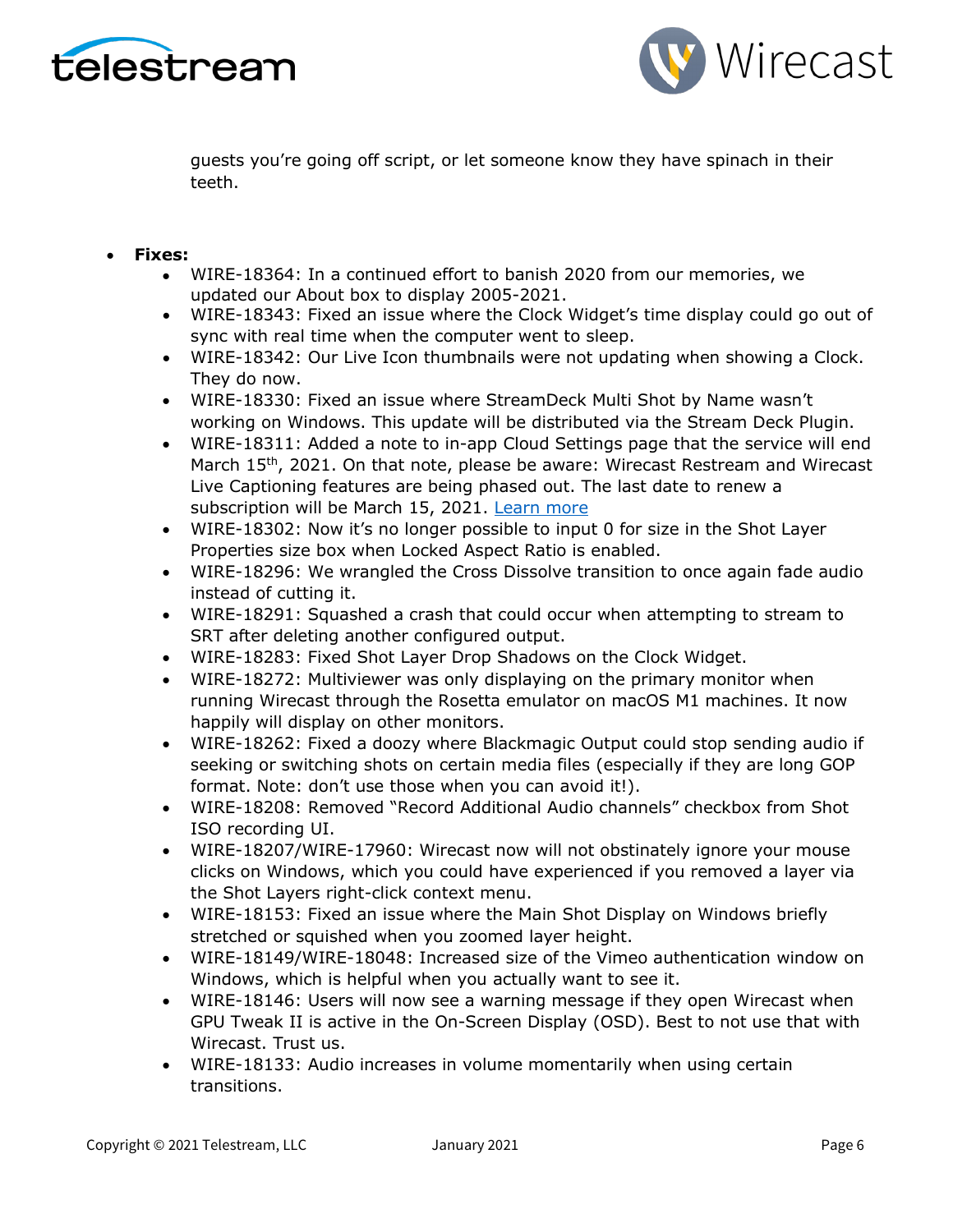



- WIRE-18115: Removed an erroneous warning message when you opened a Wirecast document from Windows Explorer if you already had another document open.
- WIRE-18104: Crash on exit with certain Thunderbolt 3 PCI-e adapters with certain Blackmagic capture cards on macOS.
- WIRE-18093: Order of operations change for streaming to LinkedIn Live: we'll check if live video is available, then create a post (instead of creating a post and then checking for the live video).
- WIRE-18077: Reverted a previous performance improvement with H.264 files on Windows due to the change causing playback problems with other certain media files.
- WIRE-18075: Did you know there was something wrong with opacity setting for Solid color on macOS? No? Oh. Then there wasn't. See, everything is fine.
- WIRE-18070: Fixed a crash that could occur on macOS when changing shot templates.
- WIRE-18065: Fixed an issue where opening context menus would cause the Multiviewer to drop frames on Windows.
- WIRE-18052/ WIRE-18051/ WIRE-18050: Simplified the Output Settings for Facebook, Twitch and Vimeo by removing a Sign-Up link that was so small you could barely see it anyway.
- WIRE-18044: When a YouTube Event is selected, we now try to select a preset matching the event's stream frame rate and resolution.
- WIRE-18022: If you change your canvas size and try to quit, we will now stop you and ask if you want to save that change. Just trying to make things easier for you.
- WIRE-18015/ WIRE-17776: You may have heard, we updated our Clock widget and happily, all the typeface settings now work. Unless it's Chalkboard. No one should be using Chalkboard font.
- WIRE-18013: Now when you transition a shot with the De-Ess filter enabled, you won't hear a popping noise – causing you to run to the microwave to check your popcorn before it burns.
- WIRE-18010: If you try to record an ISO recording to a folder that doesn't exist, we will now warn you politely, instead of giving you the finger and silently refusing to record.
- WIRE-17997/WIRE-16967: Fixed an assertion failure when playing specific media files.
- WIRE-17981: Fixed a bug that caused a deleted document to hang around defiantly in your Welcome Window.
- WIRE-17968: Creating a new Rendezvous session after trying to reconnect to an expired one now works.
- WIRE-17962: We now add a helpful, nicely worded error message to the Notification window if you try to do a Screen Capture on macOS if Wirecast hasn't been given Screen Recording permissions.
- WIRE-17959: We removed 'Show Facebook Post' link from our Facebook Destination Scheduled Events since Facebook has removed this functionality.
- WIRE-17948/WIRE-17760/WIRE-17620/WIRE-17481: Fixed a crash that could happen when adding a Blackmagic source that is capturing certain resolutions.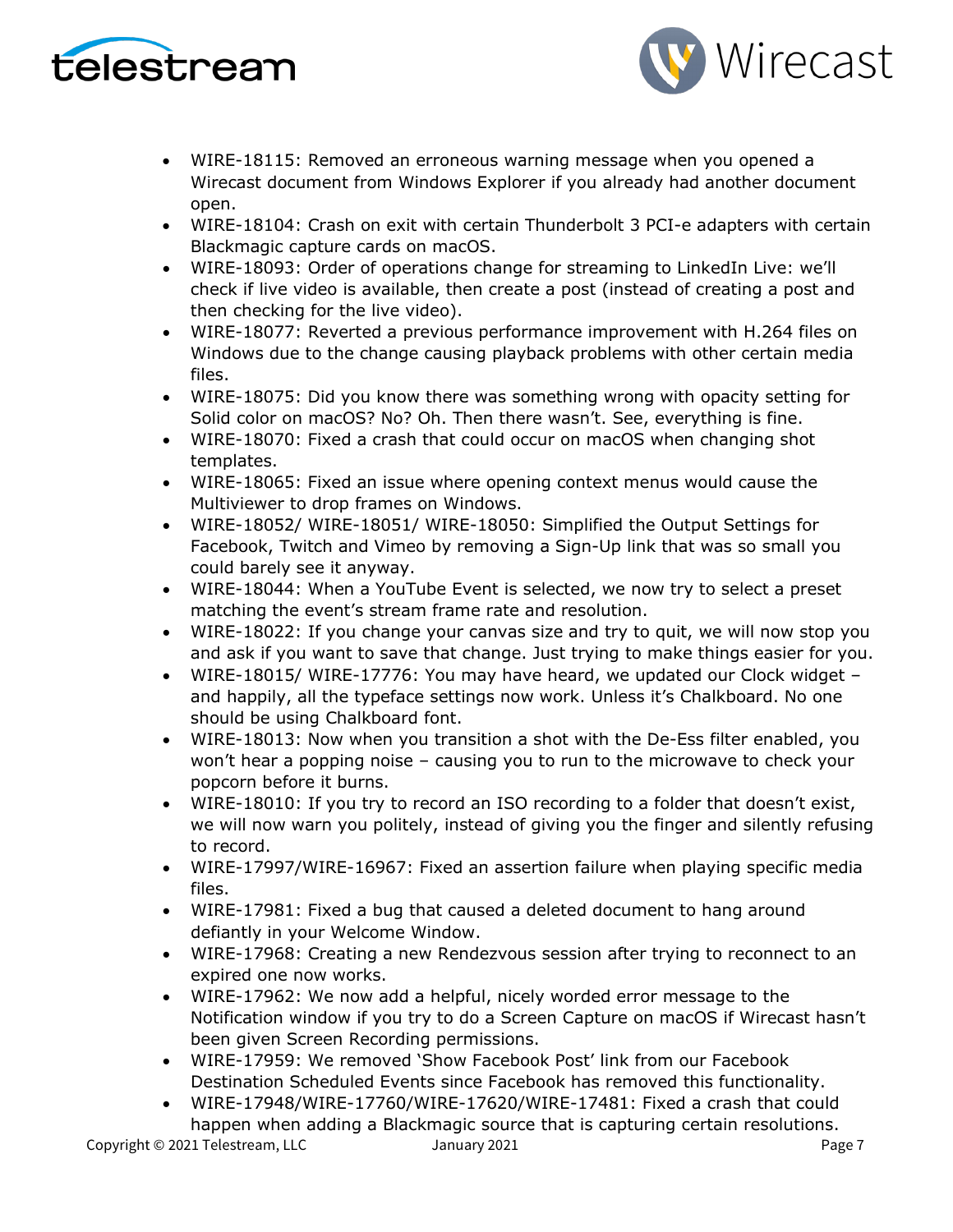



- WIRE-17928: Fixed an issue with certain RSS feeds not displaying correctly.
- WIRE-17912: If you uncheck Twitter in Output Settings, we will no longer illogically require you to log into your Twitter account before you can stream.
- WIRE-17906: The zoom on your Main Shot Display layers will now be saved when you close and reopen your document.
- WIRE-17897: We updated to the latest version of NDI HX2 which fixed a bug in HX2 decoding causing some HX2 video to not appear on older Macs.
- WIRE-17896: Removed the end date fields from YouTube Event dialog.
- WIRE-17847/WIRE-18109: Now your settings are maintained when you copy and paste a source from one shot to another
- WIRE-17813: We thank you for your patience. Wirecast sometimes took a long time to open if you had recent documents with Titler Live sources. Once you open and save your document, you'll see that's fixed. (You'll need to open any recent Wirecast Documents that appear in your Welcome Window, and save them to stop experiencing slow loading.)
- WIRE-17737: Fixed an annoying issue where audio would become distorted when outputting via in Blackmagic output.
- WIRE-17682: If your RTMP output fails, we now perform a little check to see if perhaps your firewall or antivirus is blocking your ability to stream, and we'll quietly let you know.
- WIRE-17589: Fixed a link in an ISO-related error message that led you into a dark alley and left you there to figure out what happened and to fend for yourself.
- WIRE-17575: Fixed a rare crash on macOS that could occur at quit, when the Teradek Streamreader plugin was installed.
- WIRE-17470: We squashed a bug where playing certain media files could cause an indefinite hang on older Macs.
- WIRE-17259: Improved error messaging when attempting to connect to a source with dimensions greater than 8000 pixels. 8k is our limit.
- WIRE-17052: Fixed some of our output statistics, which weren't reflecting accurate statistics. Awkward!
- WIRE-17008: Improved performance of animated PNG media files, which could cause high CPU usage on playback.
- WIRE-16226: Fixed issues where YouTube outputs would get confused if you had several users or outputs.
- WIRE-15370: Fixed playback issues with specific media files with AAC audio. Basically, the software equivalent of when your mechanic puts in a new air filter and you have to take their word for it
- WIRE-15161: Updated our Dynamic Destination Documentation to include hardware encoders.

## • **Known Issue:**

• NOTE: XKeys Controller does not currently work on macOS Big Sur. If you plan to use XKeys with Wirecast, we advise you to stay on macOS Catalina or Mojave.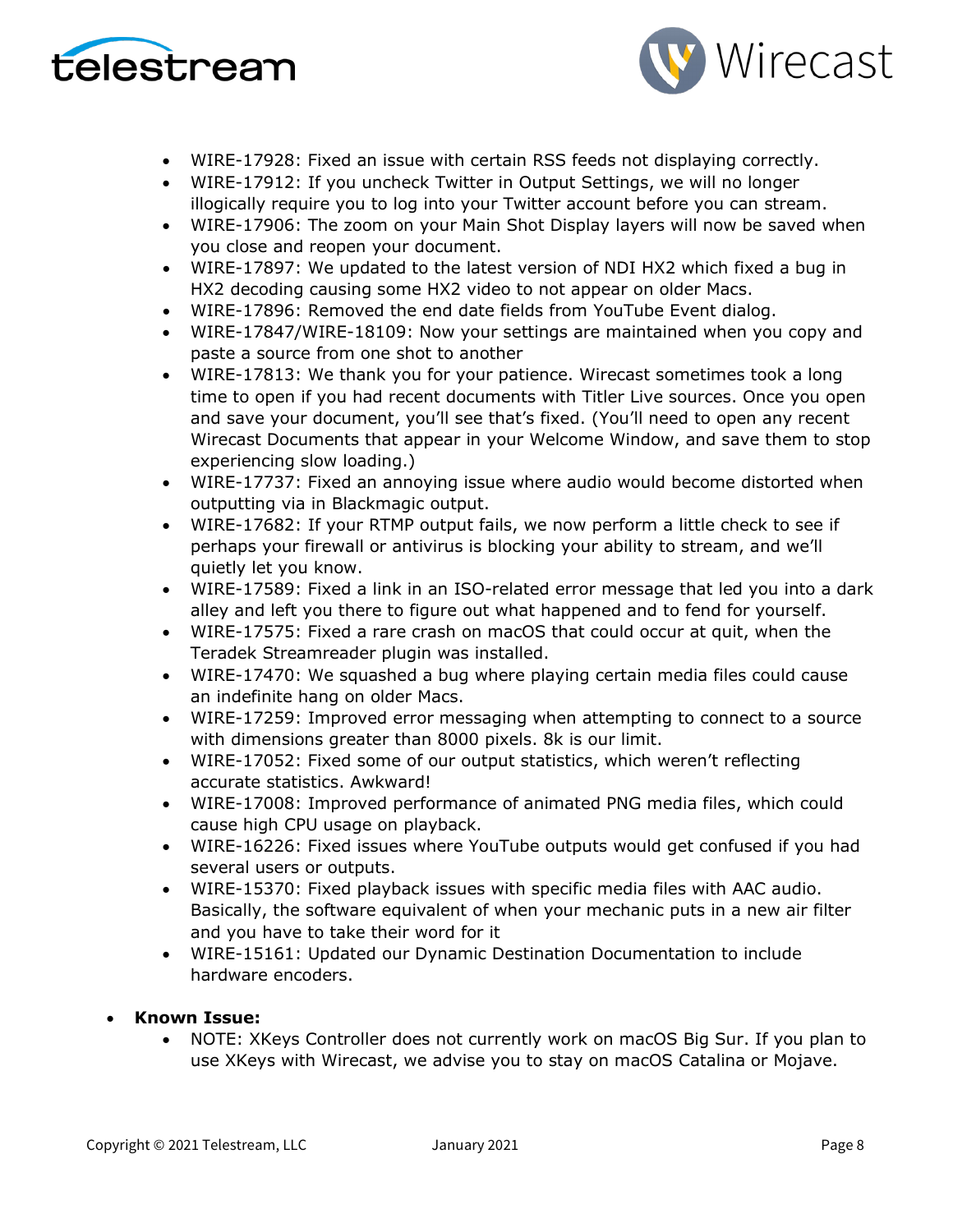



# **Wirecast 14.0.4**

### • **Fixes:**

• WIRE-18071: One more YouTube fix: We enabled Wirecast to use a previous YouTube stream key when creating events.

## **Wirecast 14.0.3**

### • **Fixes:**

- WIRE-18045: Updated the Lumens PTZ Profile, which may have the happy consequence that some Sony cameras will now work with this profile.
- WIRE-18030: We now limit the Multiviewer render frame rate to the canvas frame rate, which should reduce the amount of background processing going on. Previously this would always render at 60Hz.
- WIRE-18028: We removed the Stream Now event for YouTube Destination, since YouTube has removed this option.
- WIRE-18027: Fixed a Backenderror when creating a YouTube Event. No one wants a backenderror.
- WIRE-17990: Fixed a crash that could occur if you edited a YouTube Scheduled Event and that Event mysteriously returned a start date of 1/1/1970.
- WIRE-17955/WIRE-17941: Text Scrolling now works when OS is set to any language other than English.
- WIRE-17934: We re-enable Global Keyboard Shortcuts on macOS Big Sur. If you were following closely, we disabled them on Catalina because they caused a crash. Big Sur doesn't have that issue.
- WIRE-17913: RTMP output stream field can now be empty, and you can write your own stream name into the field.

### **Known Issues**

- NOTE: XKeys Controller does not currently work on macOS Big Sur. If you plan to use XKeys with Wirecast, we advise you to stay on macOS Catalina or Mojave.
- NOTE: As part of the fix for WIRE-17286, on BlackMagic devices, we now identify them via hardware ID instead of enumeration order. The fallout is that if you have a document that once referred to one piece of hardware it may fail to initially reference a different piece of hardware. The workaround is to use the asset manager to replace the references to the new hardware. Once done, that document should save your new sources as expected.

## **Wirecast 14.0.2**

• This was a non-public release specific to Wirecast Gear.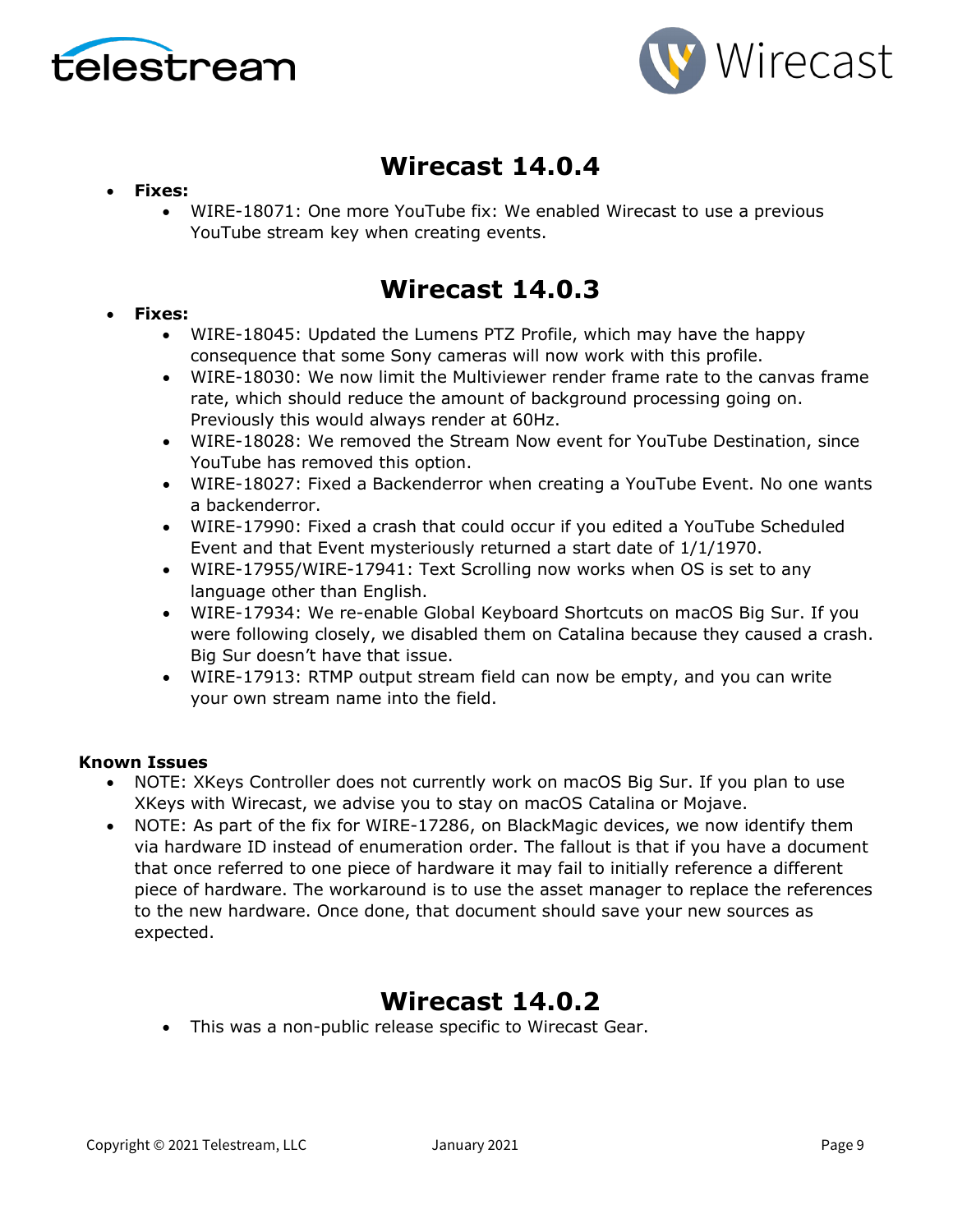



# **Wirecast 14.0.1 (Mac only)**

- **Fixes:**
	- WIRE-17908: Fixed rare crash when stopping an RTMP output on macOS

## **Wirecast 14.0**

- **New & Improved:**
	- WIRE-17882: Added an option on Wirecast Gear licenses to disable audio capture from the capture cards.
	- WIRE-17852/ WIRE-17835: Added a lock button to link the new width and height size fields in the Video Properties tab.
	- WIRE-17730: Updated Wirecast Gear 300 and 400 series capture cards drivers and SDK to version 190.1.
	- WIRE-17825: Brightened the display of Stream/Record/ISO Times.
	- WIRE-17705: Removed a superfluous error message.
	- WIRE-17704: Implemented a new way to scale your sources using a handy Jog Wheel widget.
	- WIRE-17674: Add a visual example to the documentation of the Countdown Clock Display Gear icon menu.
	- WIRE-17666: Removed Auto-Canvas option as it was confusing and no longer serving a useful purpose. New documents will default to 720p. Older documents will be set at their actual canvas size, and you'll get a warning if your output resolutions don't match your canvas size.
	- WIRE-17628: We updated some code to make our capture card inputs more efficient for Wirecast Gear 300 and 400 series.
	- WIRE-17617: Updated the highlight color for Windows buttons to be less obnoxious than the bright green.
	- WIRE-17610: Clarified a bit of wording on Chromakey Properties.
	- WIRE-17594: Added support for Snap Camera.
	- WIRE-17586: Improved the design of the NDI GPU encoding toggle button to make it clearer which was off, and which was on.
	- WIRE-17585: Added a checkbox option in Advanced Preferences to allow you to reconnect live shots automatically if they get disconnected. Defaults to checked.
	- WIRE-17577: Implemented a system of fixed latency for selecting the video & audio frames to render for each source. As part of this, we added a new text field to the Advanced section of the Preferences that will let you specify the Global Input Latency Wirecast should use. Lower latency means more possibility of audio blips; longer latency means more delay before video & audio are shown.
	- WIRE-17556: We added an option to disconnect all peers when ending a Rendezvous session
	- WIRE-17533: Added the ability to set a LinkedIn Live event to "Public" or "Private".
	- WIRE-17467: Added a font face pop up to more accurately select font variations.
	- WIRE-17451: Updated the term "Audio Interface" to the more descriptive "Audio Playback" for clarity.
	- WIRE-17432: Now we allow you to create a custom encoder when outputting to Facebook Live.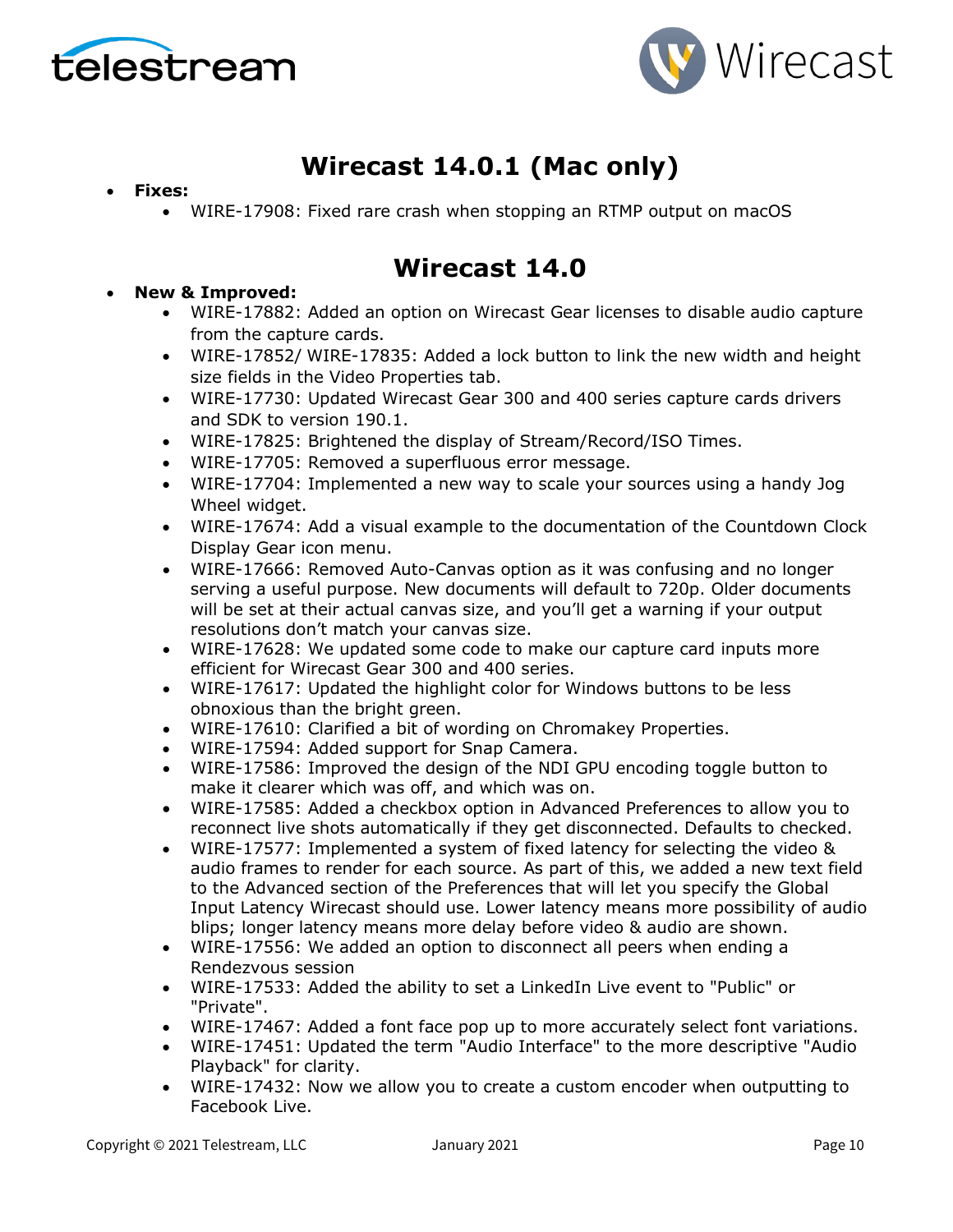



- WIRE-17325: Added a tooltip to help explain the Facebook Optimize Connection button.
- WIRE-17318: We no longer notify you when a new update comes out if your OS is not supported.
- WIRE-17317/WIRE-17238: Updated the button placement in the Rendezvous dashboard to prevent you from unintentionally starting a new session when you meant to connect to a previous session.
- WIRE-17313: Made a minor update to the Vimeo Output API.
- WIRE-17277: Enabled GPU decoding for NDI sources.
- WIRE-17260/WIRE-16693: Updated our Solid Color overlay functionality with a fancy new GPU-accelerated one.
- WIRE-17229: Gave a minor makeover to our "Add Source" Window layout.
- WIRE-17197: Implemented a number of changes to improve the reconnection behavior of Wirecast Go when used as a source.
- WIRE-17190: Smoothed out audio from sources when connecting and disconnecting.
- WIRE-17077: Updated to NDI SDK 4.5.
- WIRE-17019: Wirecast now opens at the size of the screen instead of at a certain size in the top left corner of the screen
- WIRE-16972: Made some under-the-hood improvements to the Audio Mixer, which should result in an improved efficiency and reduced CPU load.
- WIRE-16933: Upgraded our Webstream plugin (libVLC) to version 3.0.8.
- WIRE-16930/ WIRE-16734/ WIRE-6613 /WIRE-14: Introducing Chroma Key v2: Added new features to our Chroma Key to enable more accurate keying, including spill suppression, edge coloring, clipping ranges and more.
- WIRE-16929: Introducing Color Key: Added a new Color Key feature which keys using colors in the RGB space. Useful for images (logos) that have non-black and non-white backgrounds.
- WIRE-16928: Introducing Luma Key: Added a new Luma Key feature which sets the image alpha based on the intensity  $(y)$  value, ignoring the color (U and V) values. This is useful if you have a logo with a white or black background you wish to remove.
- WIRE-16925/WIRE-12741/WIRE-16650: Rebuilt our Mulitviewer, and in the process, added some cool new audio meters.
- WIRE-16847: Implemented a menu & menu items under the 'Switch' menu that restores the toggle functionality of Layers in the Main Shot Display area.
- WIRE-16783: Rebuilt the Shot Layers User Interface- you'll notice some snappier animations and a subtle new look.
- WIRE-16749: Added support for new "made for Kids" guidelines in YouTube destination.
- WIRE-16739: Improve the Output Statistics for RTMP Destinations.
- WIRE-16732: Changed the way we store/show your document thumbnail, to reduce file size.
- WIRE-16699: Rewrote our text widget to, among other things, improve performance and smoothness of scrolling text.
- WIRE-16663: There is now a 'Delete all' button in the Asset Manager window to remove all missing assets at once.
- WIRE-16648: Switched from the Apple-deprecated OpenGL render engine to Metal on macOS.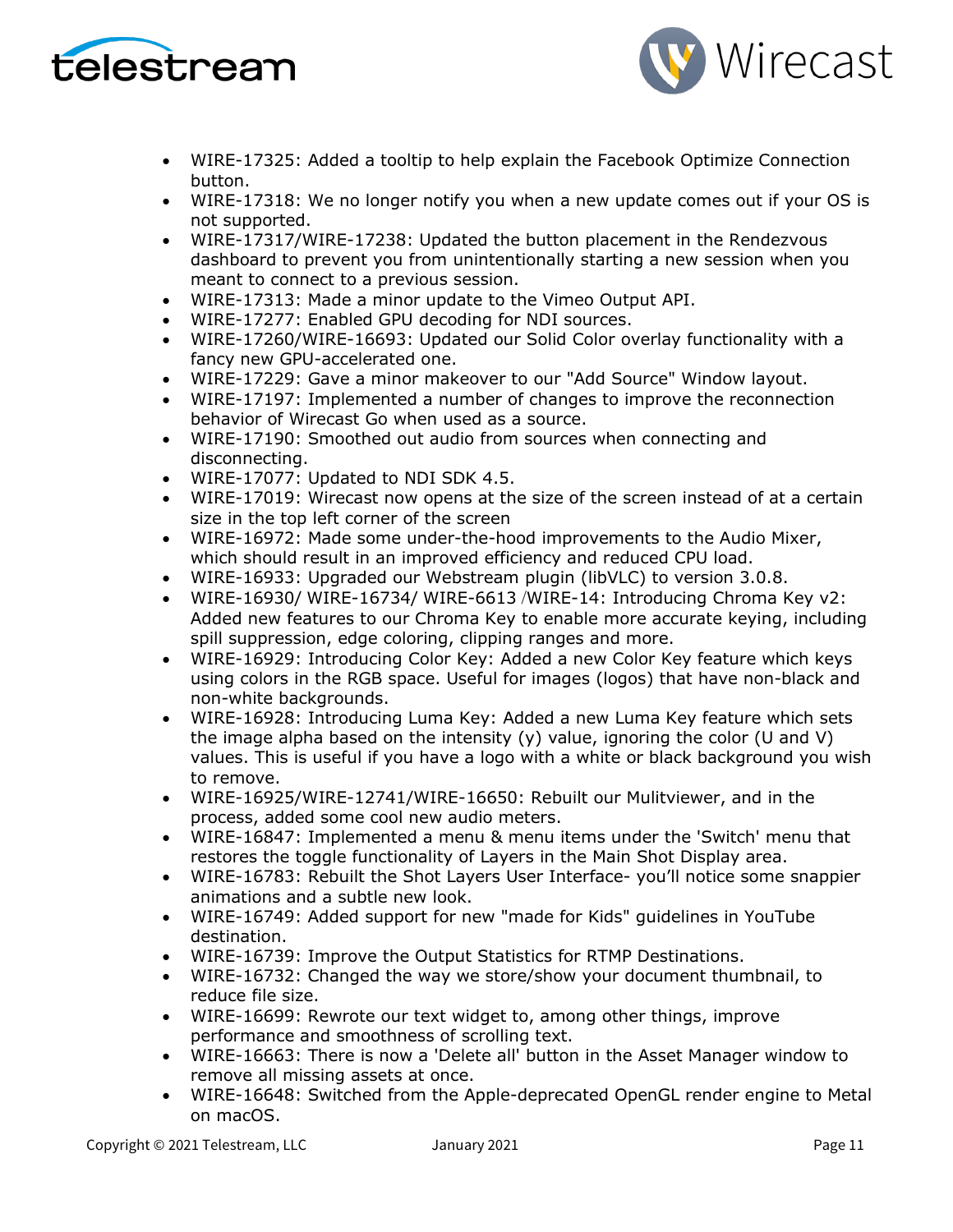



- WIRE-16129: Major improvements in the way Wirecast sizes incoming video sources. This, along with the new ways you can resize your videos and bounding boxes, should make it much easier to get your media precisely the size you want it to be.
- WIRE-15995/WIRE-17442: We moved the status bar to the bottom of the main document UI to free up space at the top. It will show System CPU, bitrate, dropped frames, viewer count, Facebook reactions and Telestream Cloud status.
- WIRE-15915: Added the ability to bring in an NDI audio only source.
- WIRE-15584: Added an "Add All" button in Rendezvous to more efficiently add all guests at once.
- WIRE-14979: We now allow you to set In and Out points on your Custom (Stinger) transitions.
- WIRE-14072: We added an improvement so that all sources appear and disappear from the source list while the Add Source dialog is showing, so you no longer need to close and reopen the dialog to see updates.
- WIRE-12911: Improved experience when a shot gets disconnected. You now have the option for disconnected shots to be replaced with the red question mark, a transparency, or an image of your choice.

#### • **Fixes:**

- WIRE-17879: Fixed an issue with drop shadows on Windows.
- WIRE-17869: Fixed a word wrapping issue that could occur when specifying Width/Height on macOS.
- WIRE-17864: Fixed a transition issue on macOS when transitioning media with a drop shadow.
- WIRE-17863: Fixed a very rare crash that could occur when dragging the Edge Color slider in the Chroma Key properties tab.
- WIRE-17862: Dragging shots on the Main Shot display should no longer cause Wirecast to become unresponsive on Windows.
- WIRE-17861: Fixed an issue where clicking "Apply Default" could cause the Chroma Key to stop updating.
- WIRE-17855: Squashed a crash that could occur when adding a Text shot then adding a Title shot.
- WIRE-17854: Fixed a crash on that could happen when you quit Wirecast.
- WIRE-17853: The lock icon on the Shot Layer Properties was inconsistent between macOS and Windows. Not they match.
- WIRE-17881/WIRE-17849: Fixed some missing translations.
- WIRE-17845: We updated our trace log to be more useful to us in diagnosing errors.
- WIRE-17838: The Chroma Key dropper samples were not always aligned with the mouse cursor – now they are.
- WIRE-17833: Fixed a crash on macOS when saving a document if there were unused assets that were created from the Rendezvous Dashboard.
- WIRE-17826: Removed some embarrassing text use for testing only.
- WIRE-17808/ WIRE-17807: Fixed a crash that could happen when dragging JPEG directly onto Shot Layers Tab.
- WIRE-17806: Fixed another crash that could happen when switching between Playlist tab and Main Shot tab with certain legacy documents.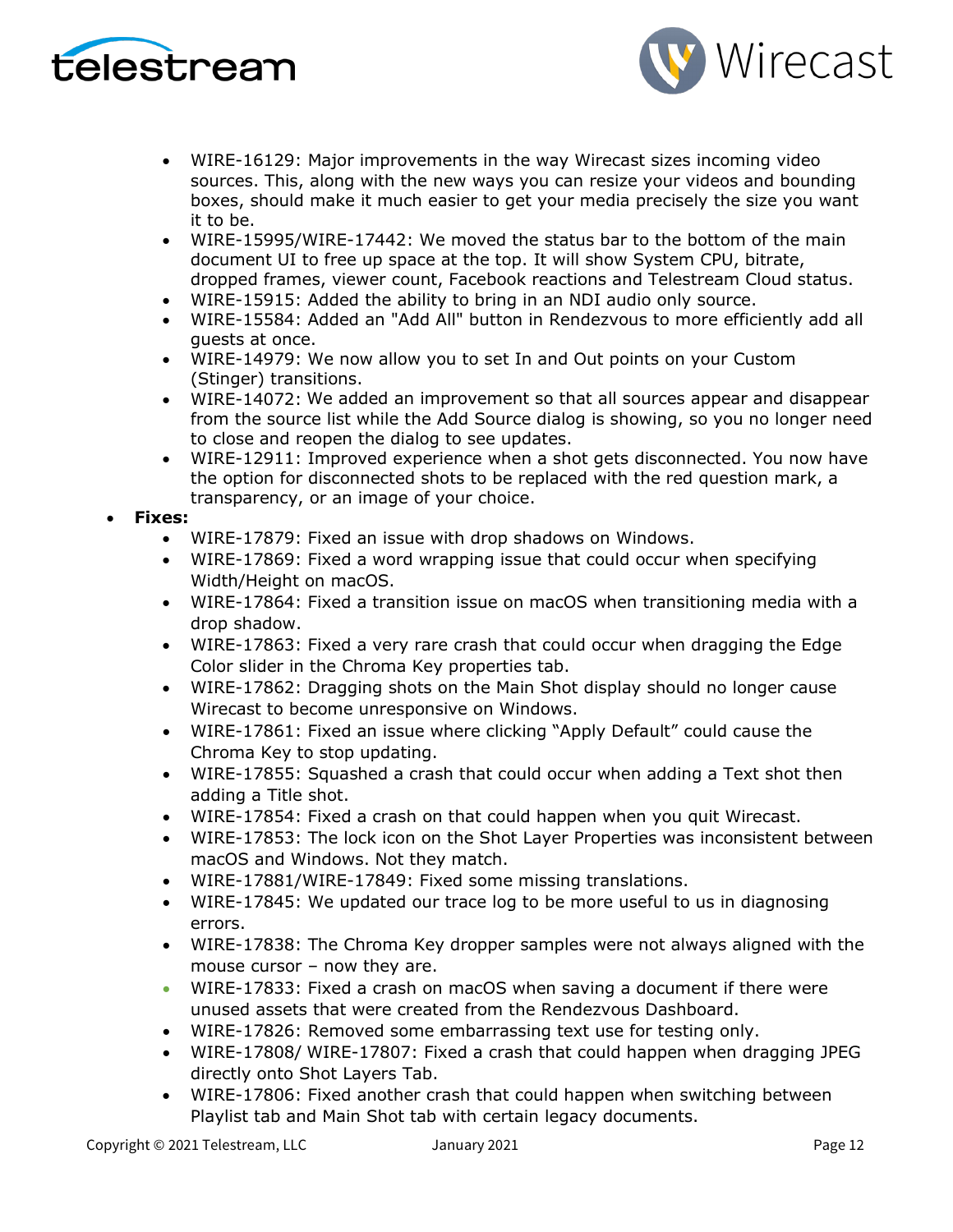



- WIRE-17805: Playlists were missing their thumbnail images we found them and put them back.
- WIRE-17802: Scale-to-Fit button was not doing what it was supposed to do when assets had a crop applied. Now it's behaving.
- WIRE-17796: Removed references in our User Guide to an old feature involving the ability to move between Keynote slides in Wirecast.
- WIRE-17793: We brightened display of timecode for media playback in Live you're welcome Barrie.
- WIRE-17791: Fixed an error where YouTube accounts with no upcoming events would show "Error retrieving streams from server".
- WIRE-17790: Fixed an issue with our new Chroma/Luma/Color Key where in one Beta version it was making the subject partially transparent.
- WIRE-17783: Loading Wheel no longer appears when transitioning from Clear Layer to any shot on macOS.
- WIRE-17782: Stinger Transitions are now scaled properly in the "Manage Stinger Transitions" menu.
- WIRE-17771: Improved the error message that you'd get if you previewed an event on YouTube, and then went back to Wirecast and tried to enable Auto-Start for that event.
- WIRE-17767: Cut transitions no longer have a one-frame overlap
- WIRE-17749: Fixed an issue that could cause Titler Live sources to disappear if set to auto-live
- WIRE-17746: Fixed a crash on Windows that could happen when importing images
- WIRE-17744: Now you can decorate text with a shadow AND a background
- WIRE-17742: Fixed an issue with text that could potentially corrupt memory.
- WIRE-17739: Fixed a damn memory leak on exit after selecting a layer in Preview
- WIRE-17738: Fixed a crash when switching from Playlists back to the Main Shot Layers
- WIRE-17735: Fixed a flicker in the lower left side of the UI
- WIRE-17734: Another leak fixed also related to clicking on empty preview
- WIRE-17732: Cleaned up our Duplicate Shot Options menu
- WIRE-17721: It was reported that Scale to Fit and Stretch to Fit were not working properly- we revamped that whole area anyway. Be sure to check that out.
- WIRE-17719: The Facetime camera is no longer defaulting to the lowest option
- WIRE-17717: Fixed an indefinite hang that happened when devices were missing
- WIRE-17716: Fixed an issue that could cause the UI to stop responding on Windows after several hours of operation
- WIRE-17715: Translated some text
- WIRE-17713: Text Justify is no longer broken
- WIRE-17111: Scaling-related fix: Rendezvous shots should no longer resize after saving and reopening
- WIRE-17710: We dropped support for macOS 10.13 and added a warning notification that you can't install if you're not on 10.14 or later.
- WIRE-17709: "Smooth" and "Cut" transitions are no longer choppy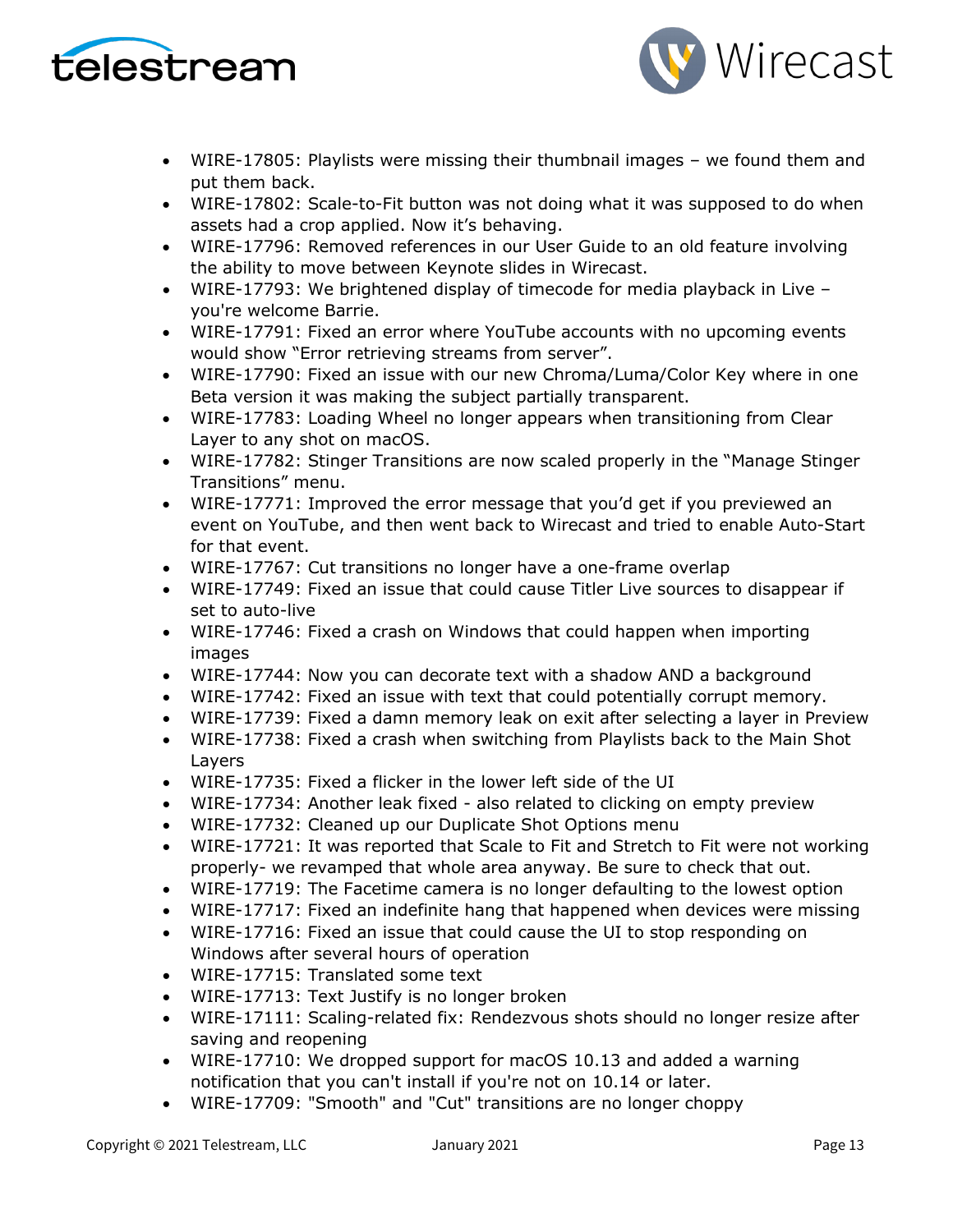



- WIRE-17699: We increased the time we attempt to synchronize incoming audio and video sources for ISO recording - in order to handle sync better.
- WIRE-17696: Fixed an issue on Mac where certain transitions would cause all layers to transition instead of just the changed layer
- WIRE-17688: When you add a new output destination, we now don't retain the old data in the new output configuration
- WIRE-17687: Fixed an issue during long streams that cause latency to accumulate for certain Sources
- WIRE-17677: Fixed several small memory leaks on macOS.
- WIRE-17663: Fixed crash that could occur when opening the LinkedIn Login page on certain machines
- WIRE-17663: Fixed an issue that caused a crash with the LinkedIn OAuth Login page
- WIRE-17662: Output Settings sidebar was not updating when the destination was changed. Now it does.
- WIRE-17658/WIRE-17641: Fixed an issue where deleting a Playlist could cause Wirecast to enter a state where Shots could not be selected.
- WIRE-17646: If you set a delay on your Video Shot it will no longer reset itself intermittently.
- WIRE-17643: Fixed a bug where if you selected Configure Monitor and then System Audio Capture your Config Monitor selection would get reverted to your previous selection.
- WIRE-17642: Fixed a crash on Mac that could occur when you had a screen capture source
- WIRE-17640: Removed Syphon Inject from User Guide.
- WIRE-17639: Fixed a bunch of cropping issues including the Control key not working
- WIRE-17633: We've removed Syphon Frame as a Source Option. Syphon depends on the OpenGL framework, (which Apple is in the process of deprecating), and as of version 14.0, we've moved Wirecast to the Metal framework, which is not compatible with Syphon.
- WIRE-17630: Added a warning when you disconnect Rendezvous sources so you don't accidentally disconnect people.
- WIRE-17629: Removed use of the word "Master" in Wirecast and documentation in favor of Main Shot Bin and Main Audio Mixer.
- WIRE-17627: Fixed drop shadows being upside down on macOS.
- WIRE-17623: Fixed a YouTube authentication issue.
- WIRE-17622: The "Remove when finished" option for media playback works again.
- WIRE-17619: Minor change of text color on the clock to make it visible
- WIRE-17614: If you open your document on a screen that was smaller than the one it was created on it was opening too large to fit in window. That's been fixed.
- WIRE-17609: Fixed a minor issue that would result in Chromakey being selected when you meant to select Lumakey.
- WIRE-17608: Stinger Transitions now maintain their alpha channels
- WIRE-17605: Fixed a rare crash that could happen when a Rendezvous Guest joined a session.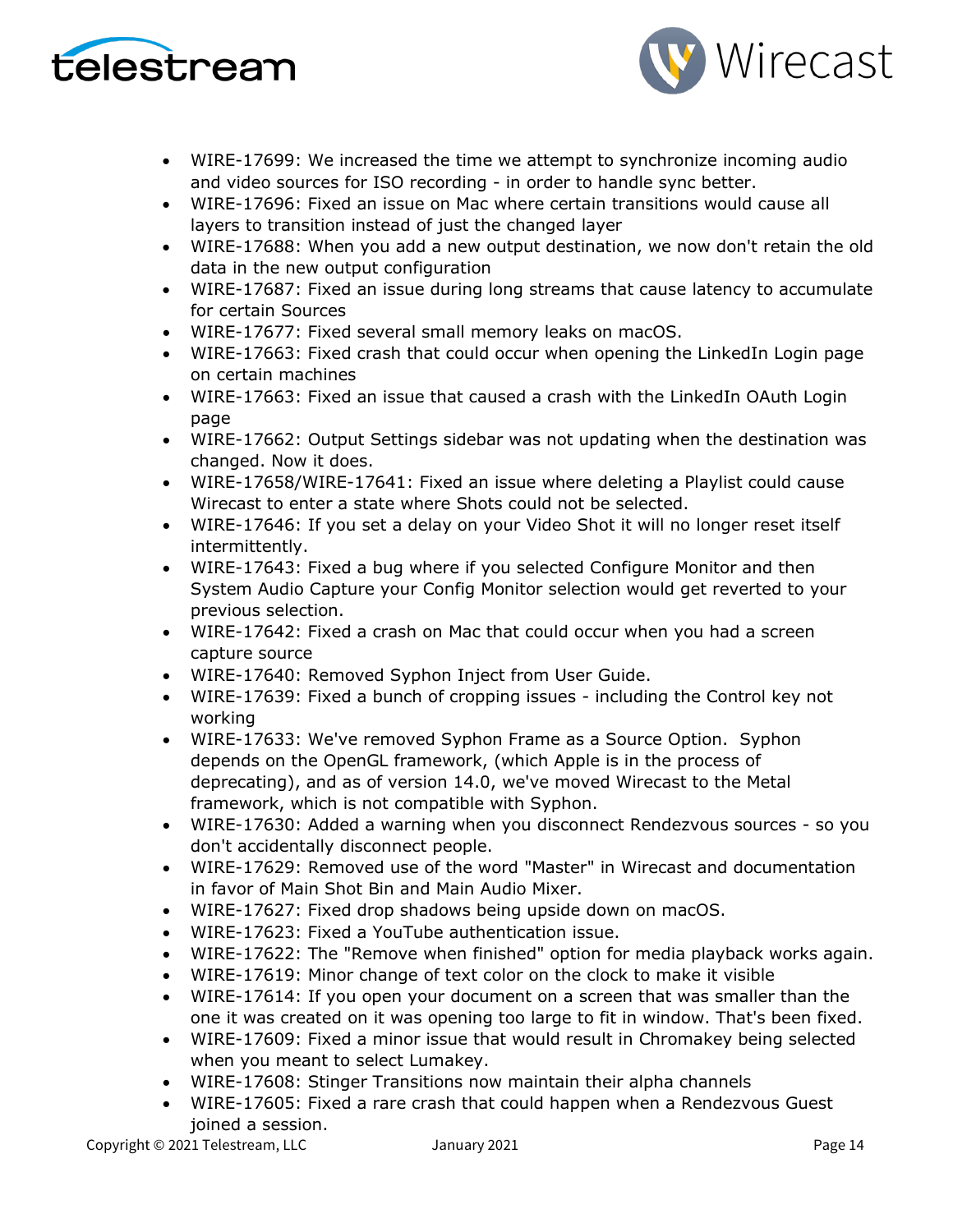



- WIRE-17603/WIRE-17286/WIRE-16571: Fixed an issue that would cause capture cards to switch sources each time you rebooted your computer. See NOTE below.
- WIRE-17599: Fixed a crash that would occur when starting a Rendezvous Session when a disconnected audio source was in the Live Program Out Mix.
- WIRE-17598: Fixed a crash when changing the Solid Color sources' width or height to zero.
- WIRE-17593: Removed forced bold, italic and bold italic from fonts that don't support them.
- WIRE-17592: Fixed another rare crash on Windows.
- WIRE-17590: Teradek Sources no longer autofill Host, Port and Stream Name.
- WIRE-17588: Fixed an issue on Wirecast Gear 300 and 400 series where the capture cards could drop bits of incoming audio.
- WIRE-17587: Typefaces and typeface shadows were being cut off by bounding box - we've made some fixes to that.
- WIRE-17584: Fixed an issue on Windows where text was disappearing seemingly by evil magic
- WIRE-17580/WIRE-17578: Mattes now work again.
- WIRE-17282: Manual focus on NDI PTZ control now works.
- WIRE-17576: Fixed a crash when switching shots with certain transitions if the Rendezvous Live Output camera was set to the Document's output.
- WIRE-17574: Fixed rare crash on Windows.
- WIRE-17564: Fix rare crash when switching shots to a Rendezvous Guest that has disconnected.
- WIRE-17562: The app UI is no longer obscured on Windows when you've scaled to >100%
- WIRE-17553: Fixed rare crash that could occur when a Dynamic Destination sends Wirecast an invalid XML file.
- WIRE-17546: Fixed an issue causing a shot to flicker and video to freeze
- WIRE-17537 and WIRE-16355: Fixed some audio issues when using Elgato Game Capture HD60 Pro
- WIRE-17536: More translations of text
- WIRE-17527/ WIRE-16883: Fixed rare crash at quit on macOS.
- WIRE-17525: Fixed a bug where you could inexplicably no longer manipulate shots using your mouse
- WIRE-17522: Fixed another rare lockup
- WIRE-17512: In the Audio Properties panel, it turns out changes made to the gain channel sliders were not being sent live.
- WIRE-17490: The Select Screen Region feature of Screen Capture now works again on macOS.
- WIRE-17489: Fixed a few issues with text scrolling that were known issues in Beta 1.
- WIRE-17465: Fixed an issue where output destination names would rebel, if left unnamed, and take over a name from an existing destination.
- WIRE-17463/ WIRE-17420/ WIRE-16591/ WIRE-15317: Satisfyingly, fixed a number of rare crashes that could occur when switching shots.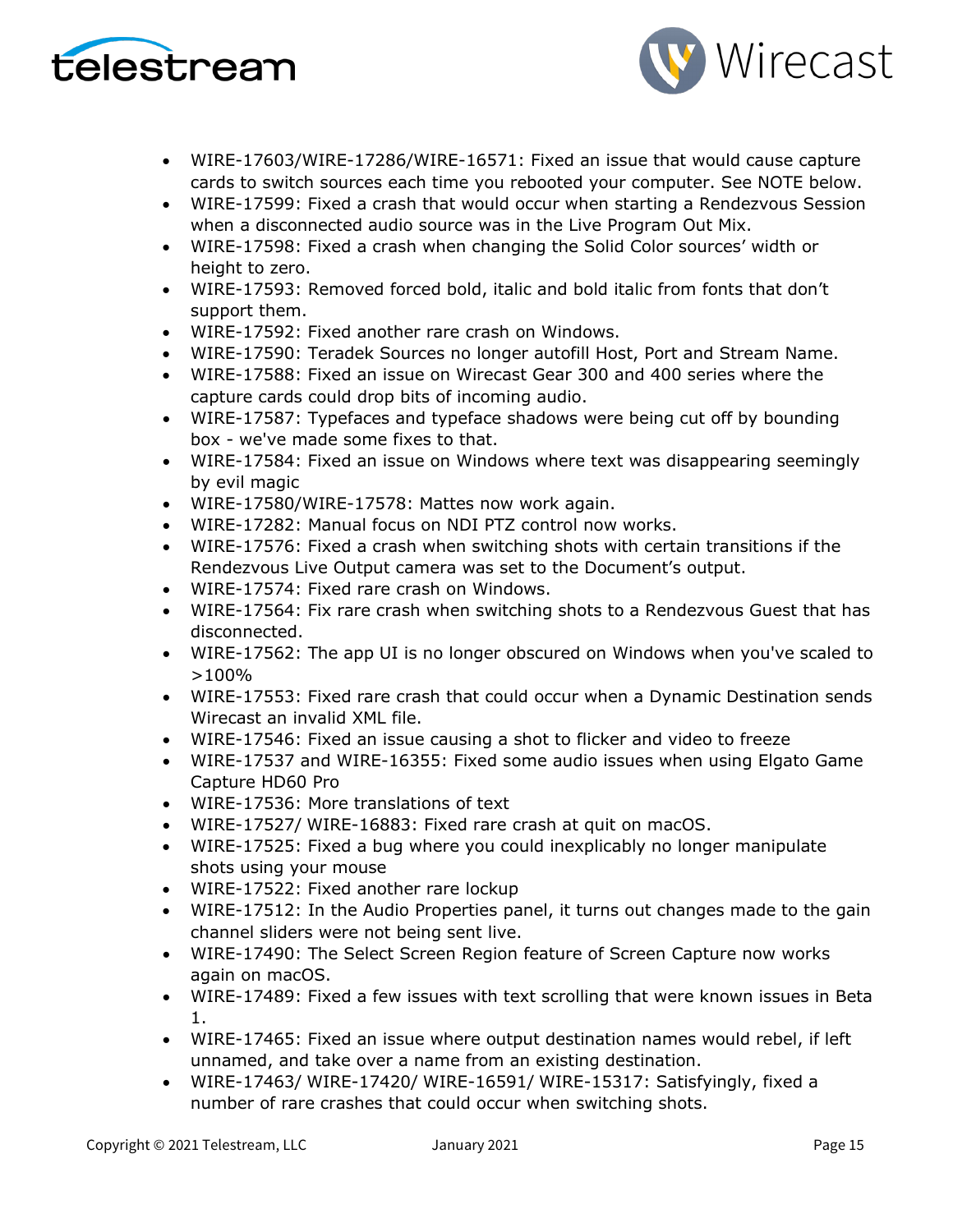



- WIRE-17460: Now we impose a limit (75) on the number of layers within a shot (for your own good).
- WIRE-17448: Removed Studio badges from Wirecast UI.
- WIRE-17441: Fixed a possible audio sync issue stemming from the capture cards in Wirecast Gear 300 and 400 series.
- WIRE-17440: Updated the Facebook Live API to make it possible to schedule a live event on Facebook from Wirecast again.
- WIRE-17427/WIRE-13538: Resolved a crash that could occur if you added more than 49 layers to a shot.
- WIRE-17412: Fixed a very rare hang when deleting a replay layer.
- WIRE-17408/ WIRE-17334: Fixed an issue that would let you close a document without saving some source properties settings - thus causing you to lose those settings.
- WIRE-17378/WIRE-17213: Fixed issue where your text and clock shots would suddenly go missing.
- WIRE-17373: Auto-Canvas was sometimes reporting the wrong resolution.
- WIRE-17343: Added a font face pop up to more accurately select font variations.
- WIRE-17323: Fixed a confusing error that would show a Wirecast crash error upon opening.
- WIRE-17315: The websocket connection to the server was closing unexpectedly when using a VPN service with Rendezvous. So now we add a periodic ping to keep the websocket connection alive.
- WIRE-17304: Restricted Virtual Camera to only output from one document at a time.
- WIRE-17303: Fixed a scaling issue where icons could be erroneously horizontally stretched
- WIRE-17302: Input fields in Output Settings are no longer unresponsive following a single factor authentication failure.
- WIRE-17291: Fixed a Fatal Application error that could occur when streaming
- WIRE-17279: Fixed a crash that could occur if your document freaked out and got into a state where it wasn't ready for the next action. This could occur when attempting a screen capture when an audio driver is not installed, or you have shots programmed to an Elgato StreamDeck.
- WIRE-17261/ WIRE-17174: NDI audio can now be sent joyously and distortionfree to Rendezvous participants
- WIRE-17259: Wirecast no longer fails silently when attempting to connect to a scan converter source that's larger than 8K.
- WIRE-17256: Now we don't prompt you twice to overwrite saved documents on macOS Catalina.
- WIRE-17243: Cleaned up our YouTube output settings adding better error messaging and streamlining the way you start/stop events
- WIRE-17236: Icons were incorrectly displaying mute in a browser connection when entering a Rendezvous session.
- WIRE-17226: Updated the Media File icons are the same in the Add Source dialog.
- WIRE-17216: Documentation now correctly notes that Monitor screen capture will provide a higher frame rate source than a Window screen capture.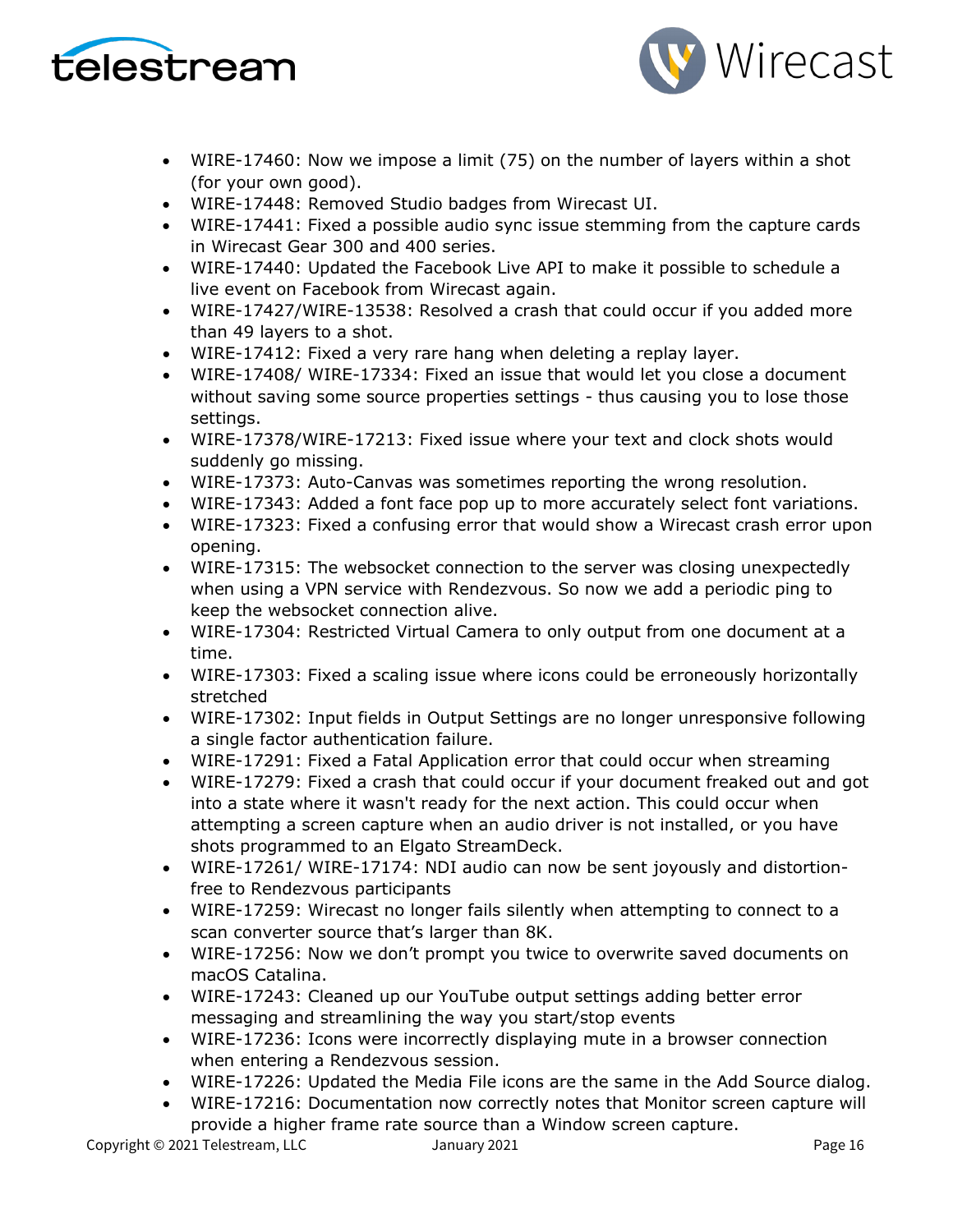



- WIRE-17210: Fixed a minor memory leak in the YouTube Destination.
- WIRE-17201: YouTube is deprecating the StreamNow functionality. All YouTube live streams must now be done through events. So we changed some stuff related to that.
- WIRE-17196: Worked around an issue where the NDI HX app provides invalid audio timestamps when sending to Windows.
- WIRE-17192: We disabled the Facebook Speed test when streaming via Wirecast Restream since the location wasn't local and optimizations were invalid
- WIRE-17189: Emojis, and other characters are showing correctly again in Rendezvous.
- WIRE-17169: Added a notification when attempting to install on Windows 8.x. (Psst: It requires Windows 10 or higher).
- WIRE-17164: Canvas Size limitations are now enforced when using custom presets.
- WIRE-17150: If your document was saved with a layer off in a previous version of Wirecast, and opened in Wirecast 13, the layer would not appear. We found your missing layer and brought it home.
- WIRE-17148/WIRE-17075: Fixed a rare crash when running the app in the background on macOS.
- WIRE-17142: When sending live captions through our WebServices platform, certain platforms are not handling b-frames correctly resulting in garbled captions. To account for that, we added new "Cloud Captioning" encoding presets that turn b-frames off and increase bit rate (to account for inherent quality loss of turning off b-frames).
- WIRE-17278: Now your encoding preset won't spontaneously change after you create an event.
- WIRE-17133: Add documentation for sources that can be used with ISO Recording.
- WIRE-17126: Selected transition was not used when using Keyboard Shortcuts when AutoLive was enabled.
- WIRE-17124: Add ability to Screen Capture hardware accelerated applications on Windows 10 1903 and higher. Examples are Chrome, Firefox and Zoom.
- WIRE-17095: Improve the peak bitrate behavior of the Apple H.264 encoder. This fix only applies to macOS 10.15+.
- WIRE-17087: Fixed an error in the YouTube API caused by the reported user's region being unsupported
- WIRE-17084: Facebook recently made changes to Groups that restricts any app from accessing certain features, such as the Live API, until an admin grants access to the app. We updated our error message for this so you might actually know what it means and what to do about it.
- WIRE-17080: Increased the efficiency of data calls for Facebook scheduled events
- WIRE-17065: Fixed an issue using audio interfaces with Rendezvous on macOS.
- WIRE-17063: Improved resiliency when dealing with apps that feed us video timestamps that are off from the audio timestamps (e.g. JustWifiCam on iOS).
- WIRE-17055: Fixed a crash that could occur while setting up a YouTube event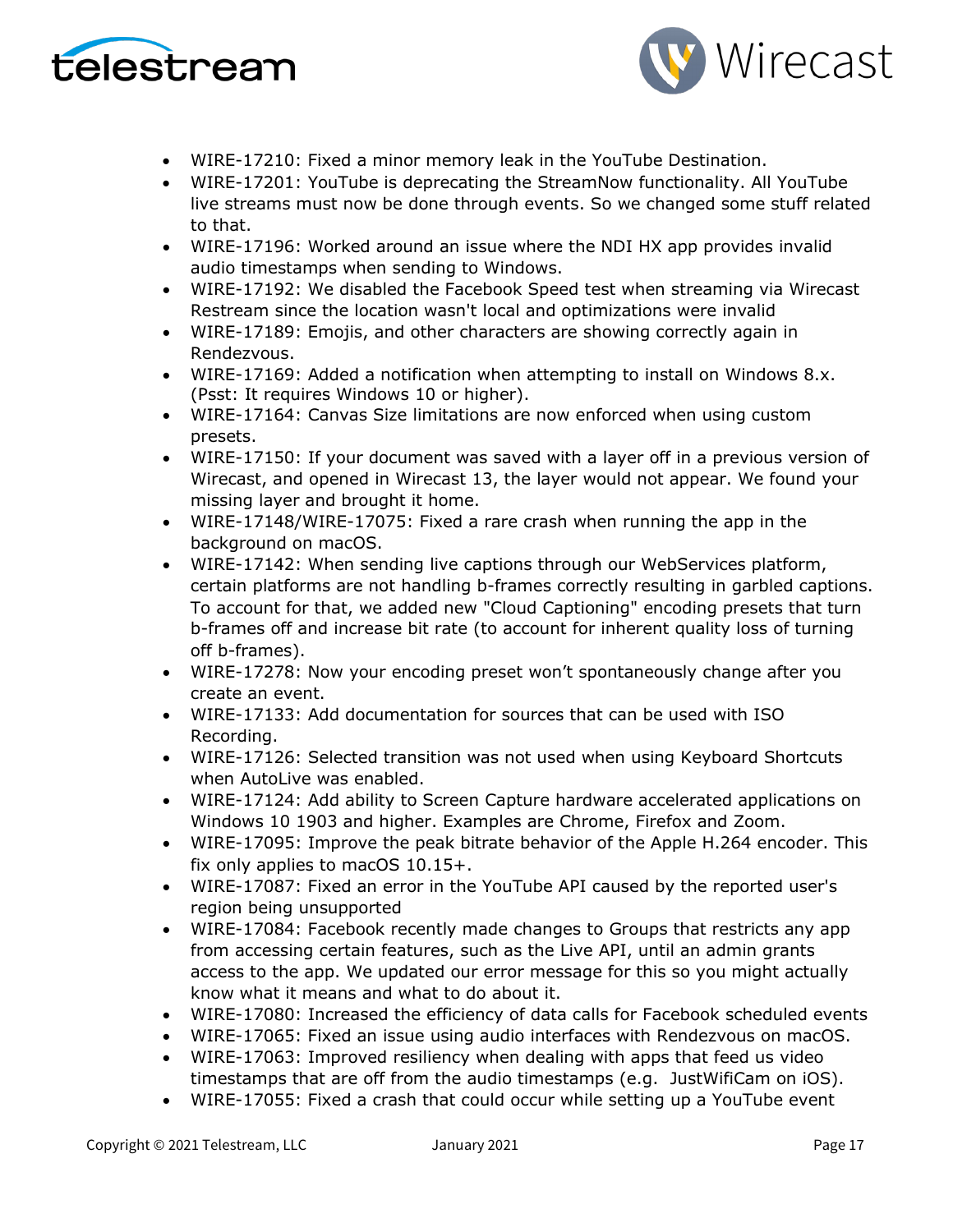



- WIRE-16994: There were some unnecessary horizontal scroll bars on Windows that we removed. Now you won't be tempted to scroll when you can't.
- WIRE-16973: Made some under-the-hood fixes to reduce CPU on Mac
- WIRE-16963/WIRE-16904: Fixed an issue where sources on your Live and Preview would scale to 1/4 when dragging your document from one monitor to another on macOS.
- WIRE-16924: Added trace logs to improve our ability to track errors to YouTube streaming.
- WIRE-16917: Fixed issue where icons in the Main Shot Display were not handled consistently across audio sources and in some cases were not respecting the addition/removal of layers containing audio
- WIRE-16912: Fixed a horizontal misalignment of Bitrate in the Output Statistics
- WIRE-16911: Fixed horizontal alignment of Channel in the Rendezvous Audio Mixer in certain languages.
- WIRE-16910/WIRE-16905/WIRE-16903 /WIRE-16707/WIRE-16784: Fixed a variety of missing translations.
- WIRE-16908: Made our error message more understandable if you were to select Live Captions without having Telestream Cloud Settings selected.
- WIRE-16907/WIRE-16826: Fixed a couple of error messages that were displaying incorrectly, especially when in dark mode.
- WIRE-16906: Fixed text overflow in the Keyboard Shortcuts Preferences Pane in certain languages.
- WIRE-16869: Made some changes to the YouTube destination to more elegantly handle accounts that don't have pre-existing events
- WIRE-16835: Fixed the layout of our Support Assistant in several languages.
- WIRE-16825: Fixed a rare hang when exiting to Multiviewer while ingesting a BlackMagic source.
- WIRE-16820: Added CPU data to the trace log on exit.
- WIRE-16811: Added a manual configuration option for audio sample rate that will let you pick the value that matches your incoming source. (Note: you can only configure the audio sample rate when automatic format detection is disabled. We do this to prevent people (we won't name names) who don't know what they're doing, to set it to 196kHz - because they may think bigger is better - and then call support or get stuck because they don't understand what's happening. So, yeah. We're restricting this for your own good. When format detection is enabled, we assume the audio is 48 kHz.)
- WIRE-16799: Crash when declining a macOS prompt to install Osaka font.
- WIRE-16779: Fixed a crash that would occur when stopping two live streams to Twitter/Periscope.
- WIRE-16778: Fixed an issue playing audio from WASAPI devices.
- WIRE-16776: We've taken some extraordinary measures to ensure that web stream sources stay connected and don't freeze in Wirecast - even if they restart, end, enter an error state or we stop receiving data for any number of reasons. We now try our darnedest to reconnect.
- WIRE-16768: Output Settings UI has some minor alignment issues on macOS.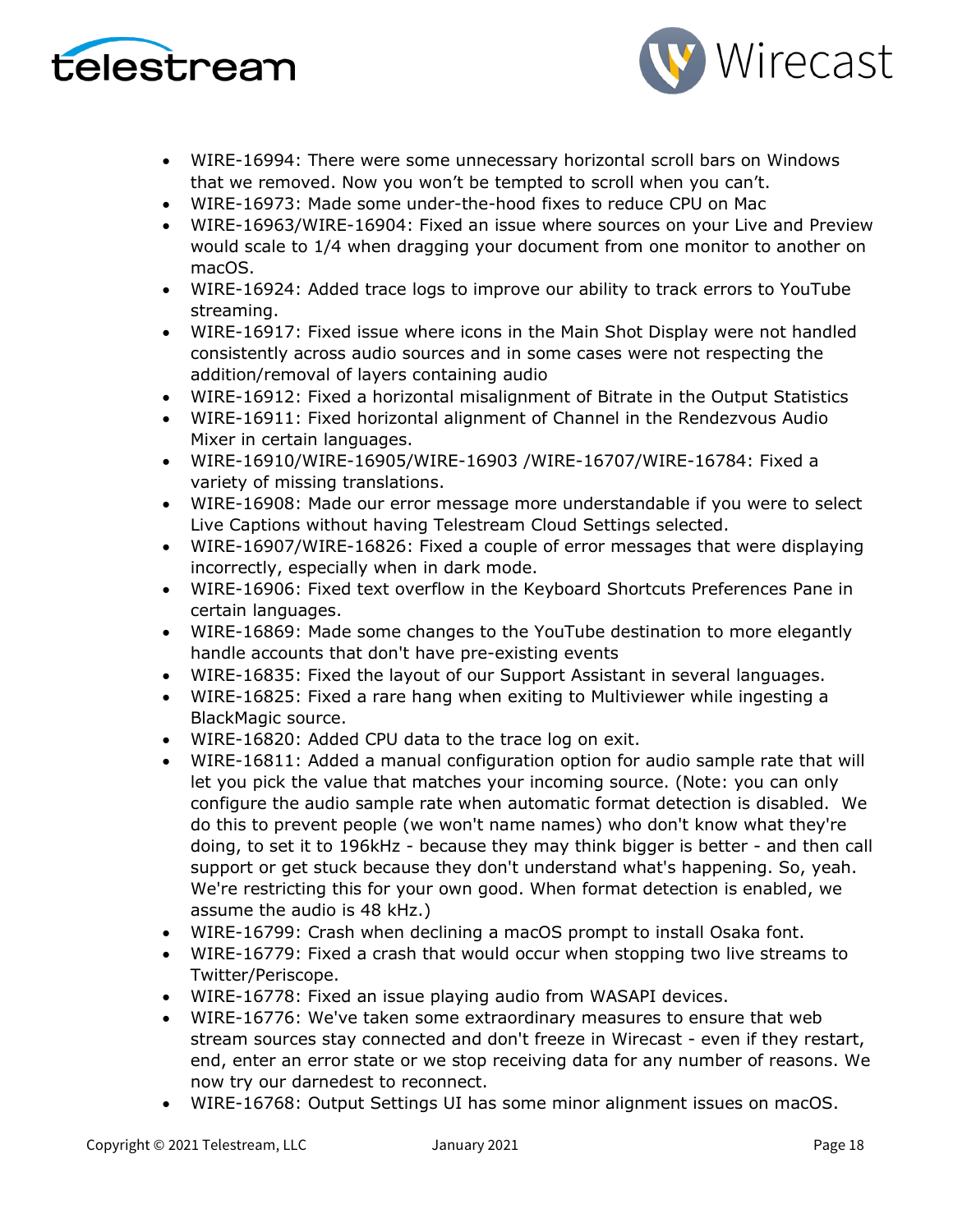



- WIRE-16763: Fixed a crash that could occur if you had a hotkey with no name, and you right-clicked a shot.
- WIRE-16762: Fixed an issue that could occur when using a source that produces JPEG frames, on a computer that is not fast enough to decode them in real-time. The result was a backlog of frames that would cause the source's video to be delayed and out of sync with any live audio. (This could've also happened when deinterlacing video from a task source (though less likely since deinterlacing is relatively quick).
- WIRE-16760: Wirecast was trying to use deselected/unused output destinations when Live Captions was selected. It won't do that anymore.
- WIRE-16747: Fixed our copyright date in the About window.
- WIRE-16745: Flash is dead. We're not going to warn you that it's not installed anymore.
- WIRE-16713: Reconfigured NDI Output to avoid "clocking" the output which was intended to help file-based outputs but effectively slowed down real-time sources, resulting in for example, dropped frames at 1080p60.
- WIRE-16694: Reconfigured NDI Output, which effectively improved several issues- one of which was an observed A/V sync issue on NDI Out.
- WIRE-16684: Fixed an issue that cause no video from the Logitech B910 when using Motion JPEG.
- WIRE-16643: The option to move a shot from a Playlist back to the Main Shot list… is back.
- WIRE-16627: Fixed an issue where Scheduled Events in YouTube were going live immediately.
- WIRE-16613: Restored the ability for keyboard navigation in dialog boxes on macOS.
- WIRE-16611: The Source Properties Panel is now labeled with the type of source
- WIRE-16588: Fixed some artifacts that could appear when interacting with your document.
- WIRE-16457/ WIRE-15874: Implemented auto-reconnect for webstream sources if they unexpectedly disconnect
- WIRE-16424: Wirecast no longer crashes when Windows Defender's Controlled Folder Access is enabled
- WIRE-16306: Fixed an issue where you could drop frames after enabling Chroma Key.
- WIRE-16237: Fixed an issue that would cause NVENC encoding to fail on certain laptops with dual GPUs.
- WIRE-16124: Another scaling-related fix: Certain templates are no longer skewed
- WIRE-16020: Fixed it so that frames are no longer being dropped on certain transitions.
- WIRE-15781: Now, modifying the canvas size does not cause the Multiviewer to stop updating.
- WIRE-15729: Now, when an ISO/replay recording's source becomes unavailable, the recording stops and must be manually restarted. User is informed of the stoppage via the status bar.